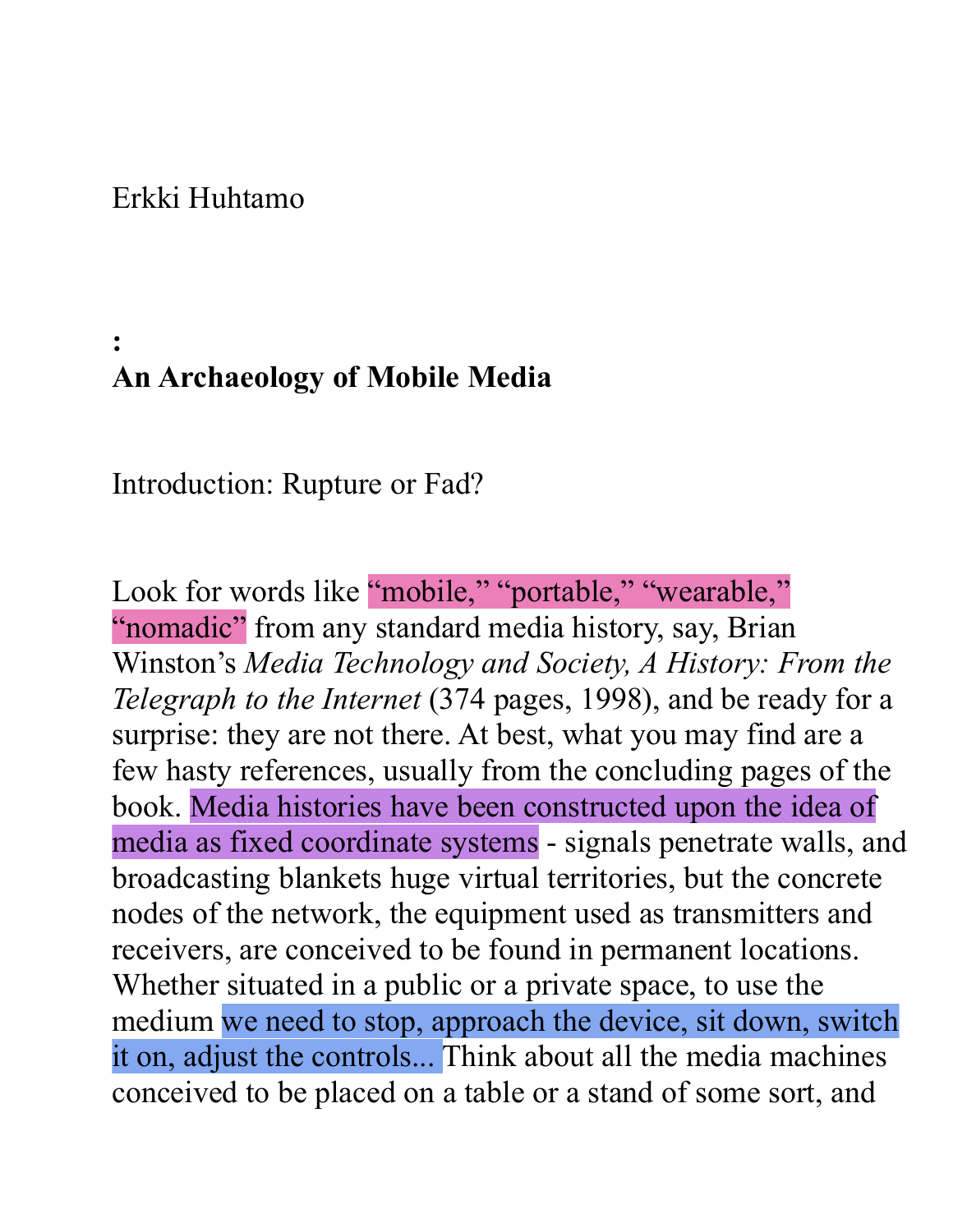kept there. Think about the phone booth, the television set in the living-room corner, or even about the "desktop" [sic] computer. It is interesting to note that even David Morley's ambitious *Home Territories: Media, Mobility and Identity* (2000), a synthetic cartography of changes in the ideas about home and homeness in the postmodern era, has little to say about the role portable media devices have played in these changes, although it dedicates ample space to notions like "media, mobility and migrancy". Marshall McLuhan, whose prophetic insights about the "new extensions of man" anticipated many of the future developments in media culture, had little to say about "mobile media".

The surprise arises from the evident contast between the historical accounts and the perceived realities. As **Paul Virilio** famously explained, we are living in a "dromological" society characterized by speed. It has been a long time in the making. The once new means of transportation, such as the train, the automobile and the aeroplane, brought profound changes to the ways in which humans conceived temporality in relation to space. The development of the urban metropolis emphasized the role of the automobile as a mobile prosthesis and an extension of the home, particularly in extreme environments like Los Angeles (according to Reyner Banham's apt definition, an "Autopia"). Elsewhere, it was linked to other forms of urban mobility, often combining the use of public transportations like taxis and the underground with the "proto-motion" of walking. Purportedly there are various modes of urban walking, from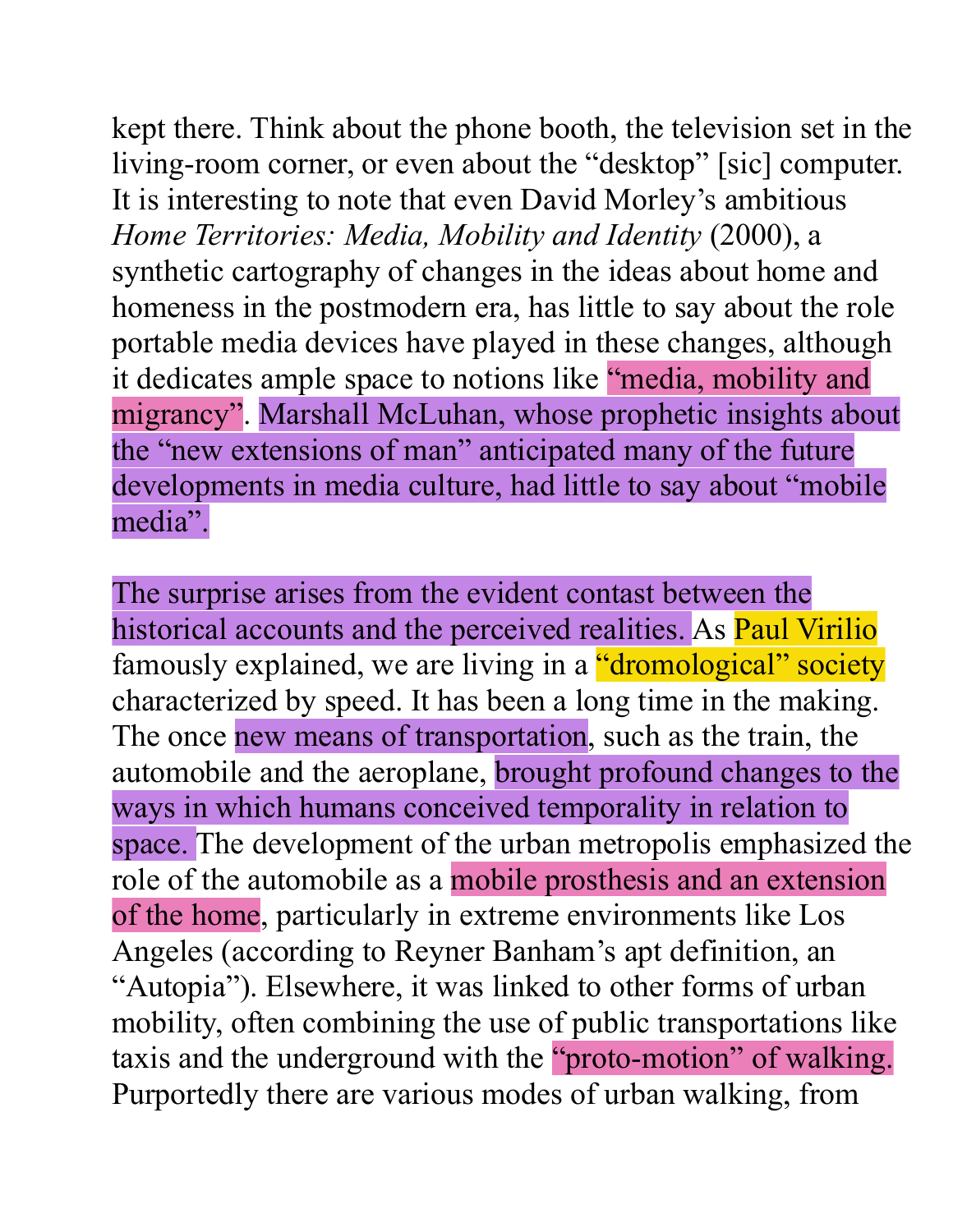goal oriented darting along pre-defined vectors to leisurely "urban roaming" (derived by critics from Walter Benjamin's reading of Baudelaire's *flaneur*). Whether by driving, walking and even flying, we are spending much of our time within nondescript venues defined by Marc Augé as "non-places". While doing so, using mobile media - mobile phones, pocket cameras, car radios, GPS tracking devices, PDA's, pagers, Gameboys, iPods - has become a self-evident practice for us. Why isn't it so for media historians? Is it the inadequacy of our historical eyesight that prevents us from adjusting our focus from near to far and back again?

In his introduction to the pioneering anthology *The Social Impact of the Telephone* (1977) the editor Ithiel de Sola Pool was wondering about the limited amount of research done on the social impact of the telephone, a technology that already had a history spanning one hundred years! One reason, de Sola Pool proposed, was that "we take the phone for granted; we use it without a thought." Before it became a common household tool, the telephone received more attention, but since the 1930s its presence had become too commonplace to draw social researchers. The current situation of mobile media seems somewhat different. Both their introduction and mass scale adoption have (at least so it seems) happened recently, in many cases within the past ten years. While the users have rapidly taken their relationship to the new mobile gadgets "for granted", cultural critics and historians have yet to pay serious attention to them (although many of them no doubt are mobile users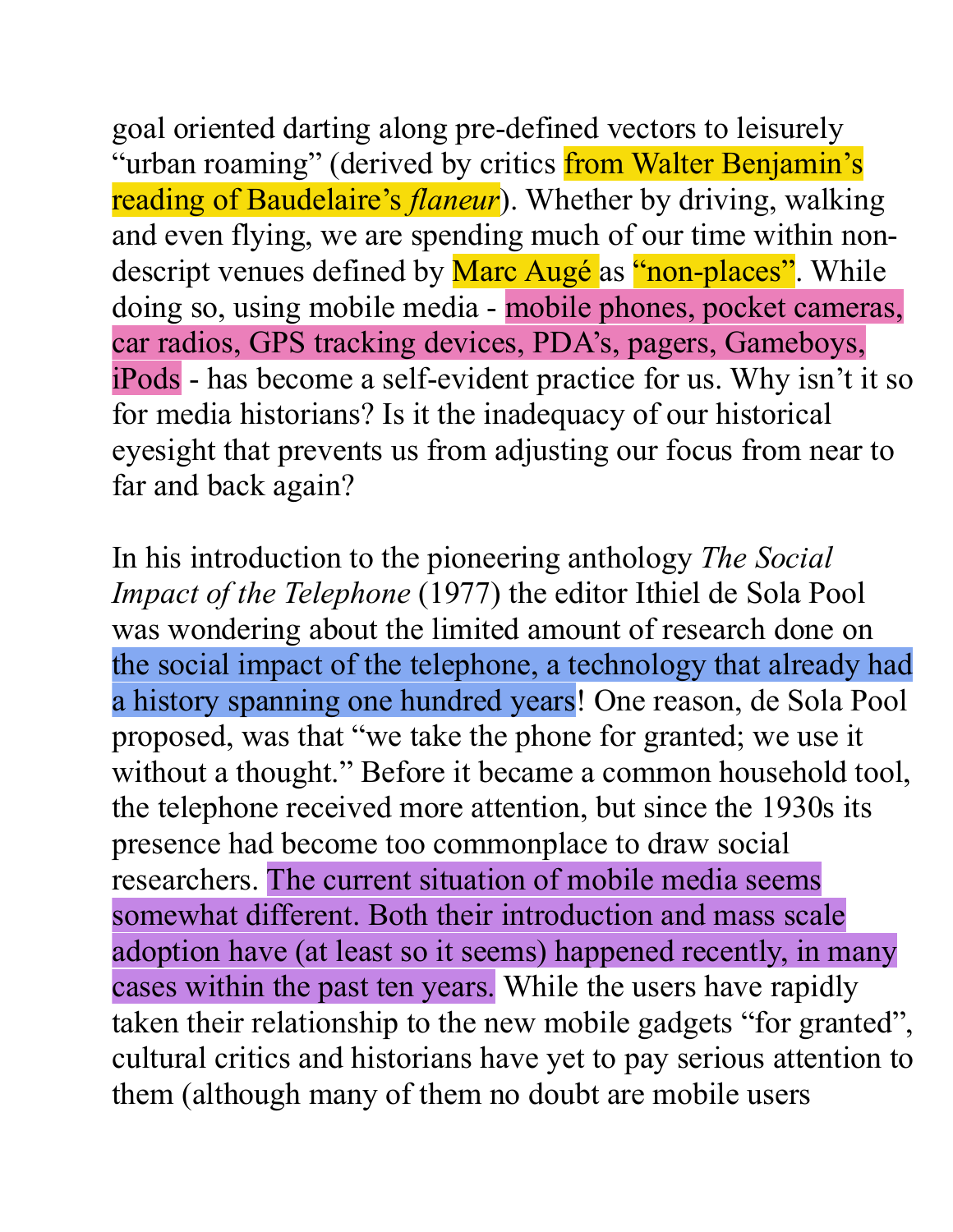themselves). Some pioneering efforts, such as the anthology *Perpetual Contact* (2002), edited by James E. Katz and Mark Aakhus, have appeared, but these are mainly concerned with mapping the international territory of mobile communication, as well as developing a sociology of the users. Even *Perpetual Contact* has little has to say about history. This has led to a curious situation in which the omnipresent mobile media seem to be suspended in a cultural space opening towards the future, but without a past.

So media archaeology faces another challenge. Have we finally encountered the much anticipated "rupture", a phenomenon so different and so total in its impact that it will tear media history apart, throwing everything that came before it into the dustbin of obsolescent things? Other candidates announcing such a rupture have emerged before. The appearance of television broadcasting in the 1950s seemed to inaugurate the era of new orality, which would make literacy and printing, the pillars of media culture for half a millenium, fade into insignificance. Yet, as we know, television came to stay, but the need for written texts did not disappear. Indeed, new forms of audiovisual literacy, often emphasizing rather than belitting the role of text, but woven together with other forms of expression, emerged. Around 1990 virtual reality was touted as the "medium of the 21st century", and even more: it was a whole new ontology that questioned the prevailing borders of material and immaterial, mind and body. Gradually it was proven to be just another fad, one of many waves of virtual realities (including the Victorian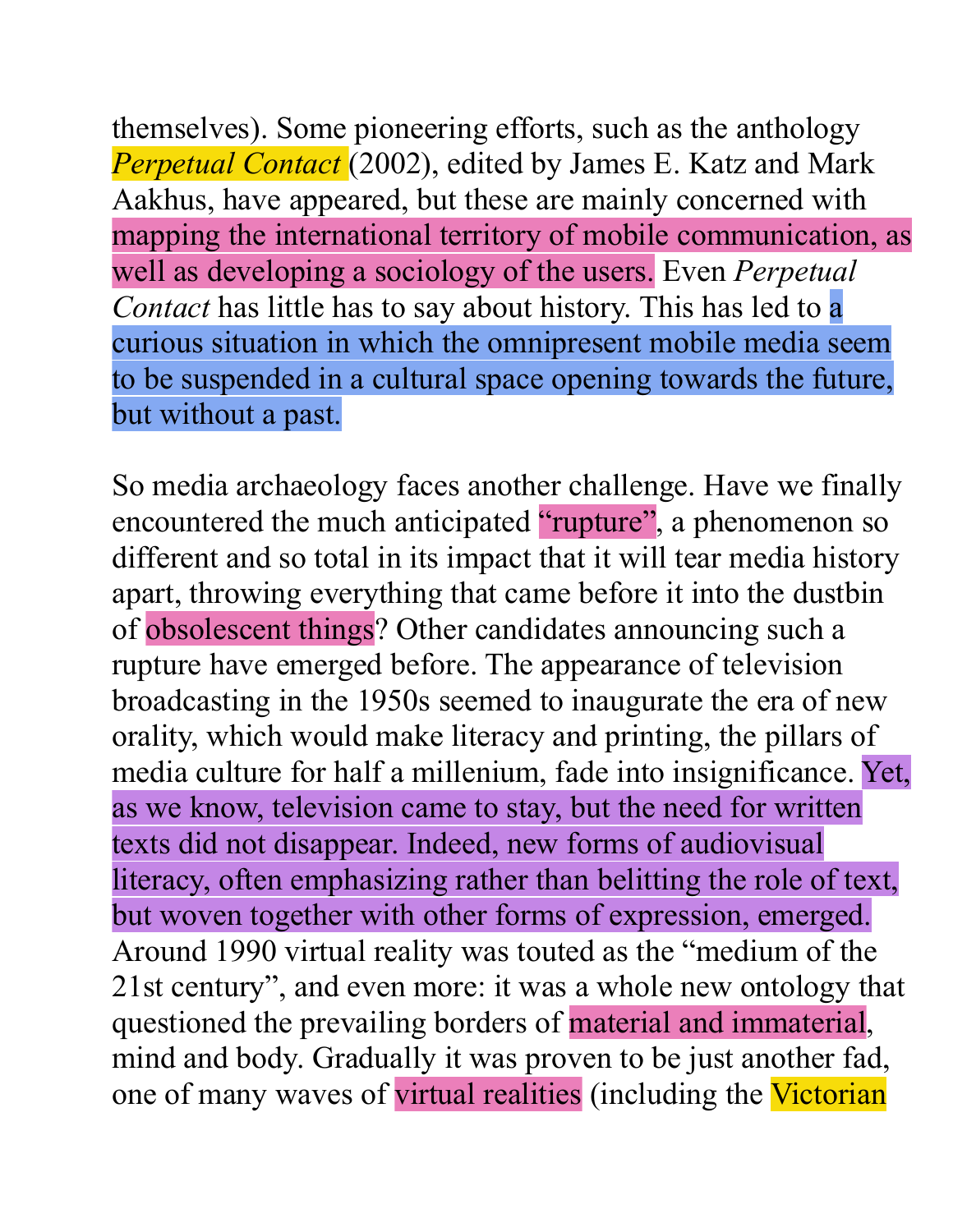"stereoscomania", the craze for stereoscopic "armchair" travelling", and the "cineramania" of the 1950s) appearing and disappearing from time to time. And the Internet had not yet come of age, when Tom Standage already published a book called *The Victorian Internet*, in which he pointed out that although amazing, it wasn't so totally different from what happened during the heroic era of the electric telegraph in the nineteenth century.

So there are questions to ask. "What factors will explain the sudden appearance of mobile media and their equally rapid rise to prominence?" "Who are the users and what do they do with their mobile devices?" "What are the characteristics of the new cultural forms influenced, or given rise to, by mobile media?" These questions can be left for a sociology of the media to tackle. For a media archaeological investigation the questions should be formulated differently: Did mobile media really appear so unexpectedly? Could the suddenness of its appearance be an illusion, caused by our inability to perceive the past from an appropriate perspective? Is it possible to excavate enough "traces" to develop an "archaeology of mobile media", a cultural mapping of those phenomena that have raised issues about media and mobility in earlier contexts? How would such a mapping help us understand the current uses of mobile media and the discussions surrounding them? These are the premises underlying the present article, an early mapping of the territory. To provide some tentative answers, tracing fragments of discourses, visual as well as textual, will be as valuable as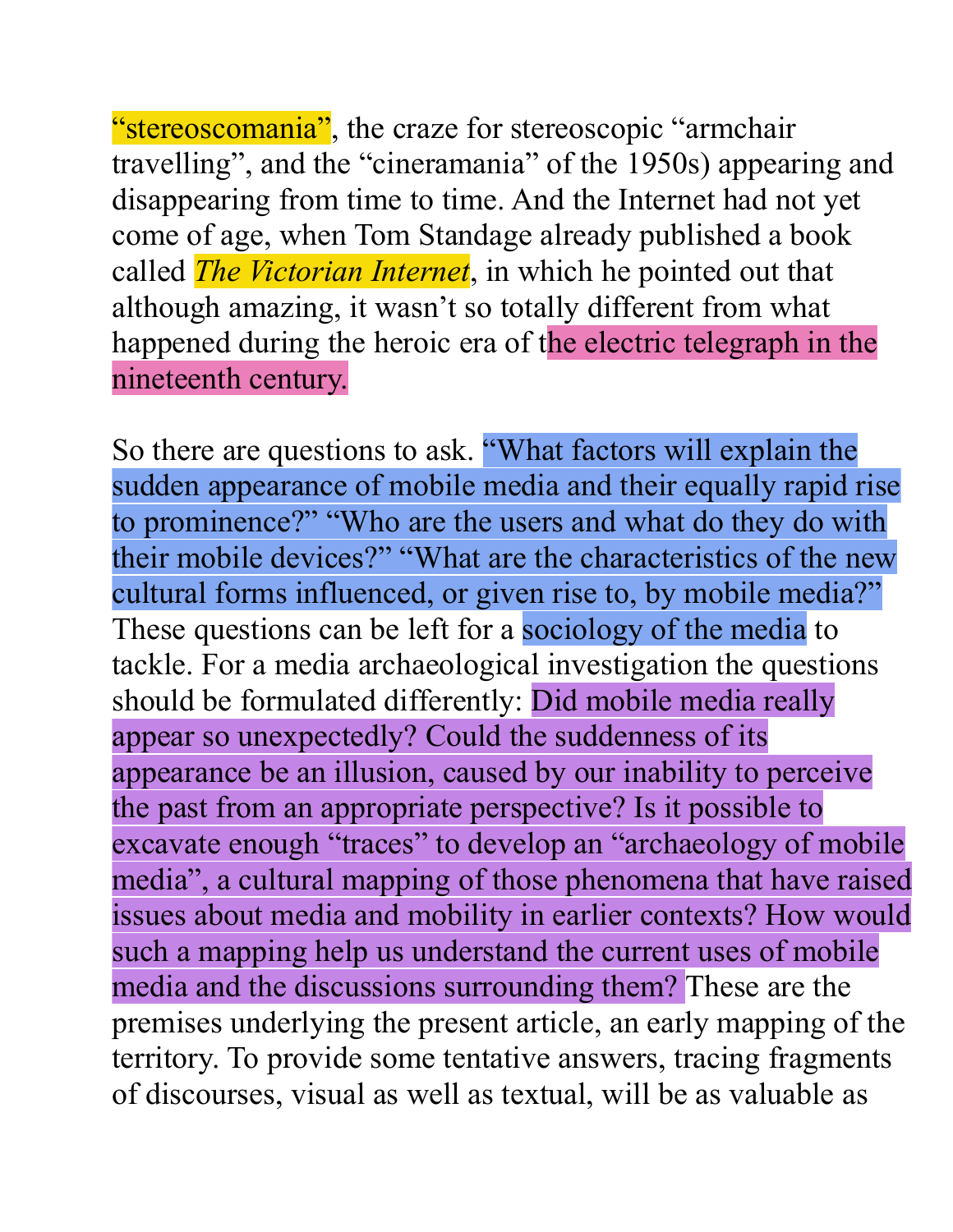finding artefacts actually existing within social spaces. Whether used by secret agents, superheroes or normal citizens, both material and discursive gadgets have been associated with prospects, dreams, hopes and fears that are essential elements of cultural processes enveloping them. To map them and to assess their relevance for an archaeology of mobile media, it will also be necessary to touch upon issues that at first look may have little to do with the subject matter - and even with media culture itself.

Prolegomena to Mobile Media

Mobile media is linked with cultural desires; the last mentioned, as Adorno and Horkheimer famously pointed out, can be fabricated and disseminated through established channels of mass persuasion. This, however, as more recent media scholarship has shown, is always only a partial truth. Cultural desires are not the exclusive property of "cultural industries". They are molded through continuous processes of negociation between varied agents within society. These include the consumers with their widely different tastes, backgrounds and semiotic competences. In a sense media culture as a symbolic construct is an outcome of such never-ending multi-party negociation, which, however, has to acknowledge the existence of boundaries, inbalances and pre-set conditions. Each era possesses certain "horizons of expectation" to which the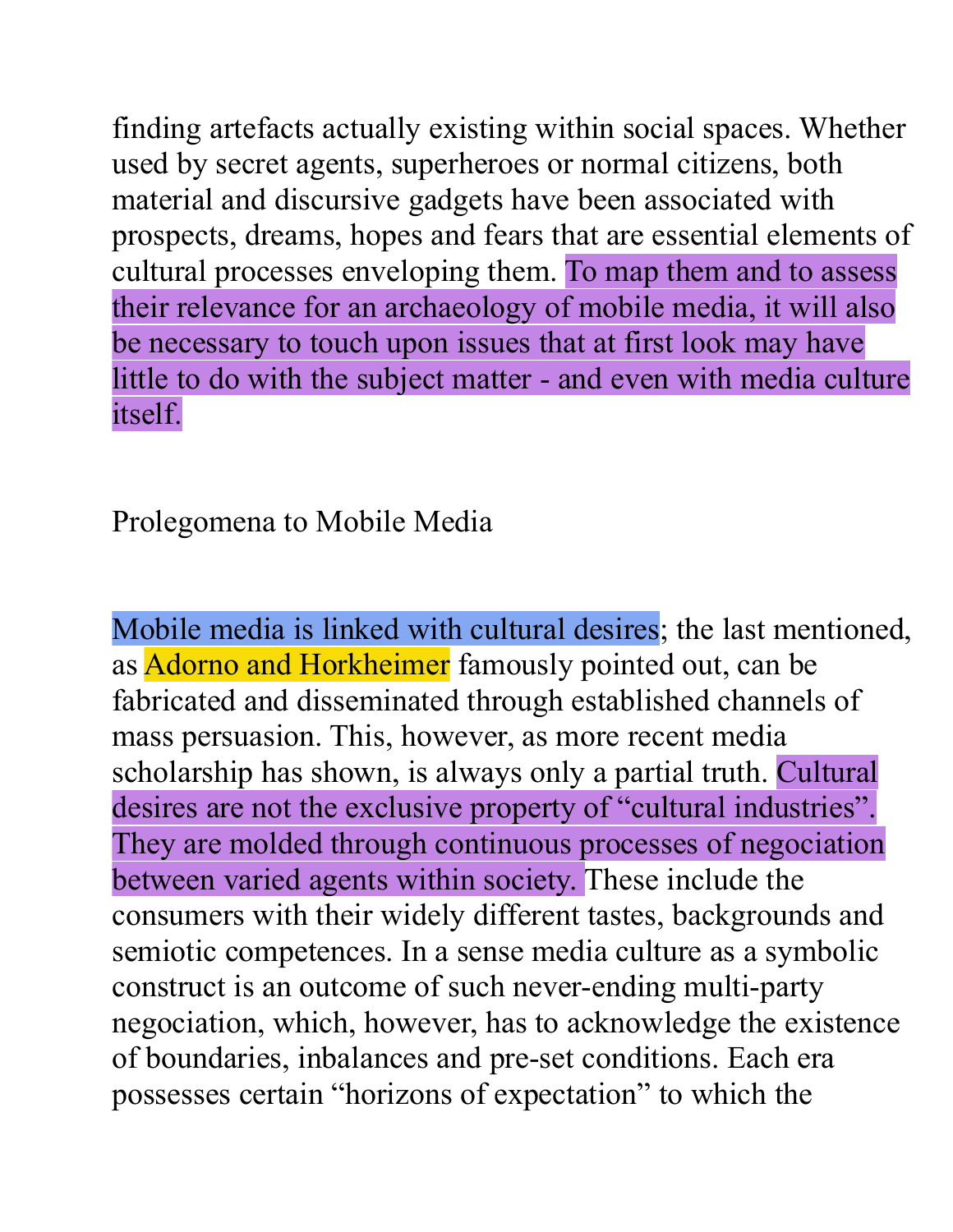negociation of the meanings has to conform. It is, then, not an easy task to judge when, how and under which conditions the cultural desire for mobile media may have first emerged. Quite obviously the preconditions include relatively developed spatial "mobility" within society, if not as a widespread practice, then at least as a shared idea. The mobility may be motivated by official needs (a messenger services) and commercial imperatives (the distributions of goods, for example), or by a developing taste for "mobility for the sake of mobility", as exemplified by the habit of strolling the city streets and the emergence of modern tourism. However, for mobile media to gain ground, the desire / necessity of mobility needs to meet the desire / necessity of media in conjunction with the experience.

There is nothing self-evident in the connection between "mobile" and "media". Although communication is a low-level behavioral need shared by all human beings (and animals, although not necessarily through a process of learning), the idea of moving around with devices that perform this function is cultural rather than universal. It emerges when certain social, cultural and economic conditions are met. Being in "perpetual contact" with absent people by means of a portable device would have made little sense for the inhabitants of a medieval village, who rarely travelled and stayed within a limited radius all their lives. Daily communication was based on regular face to face encounters with familiar people. If the idea of remote communication was evoked, it probably addressed metaphysical realities in the form of a prayer. However, much the same could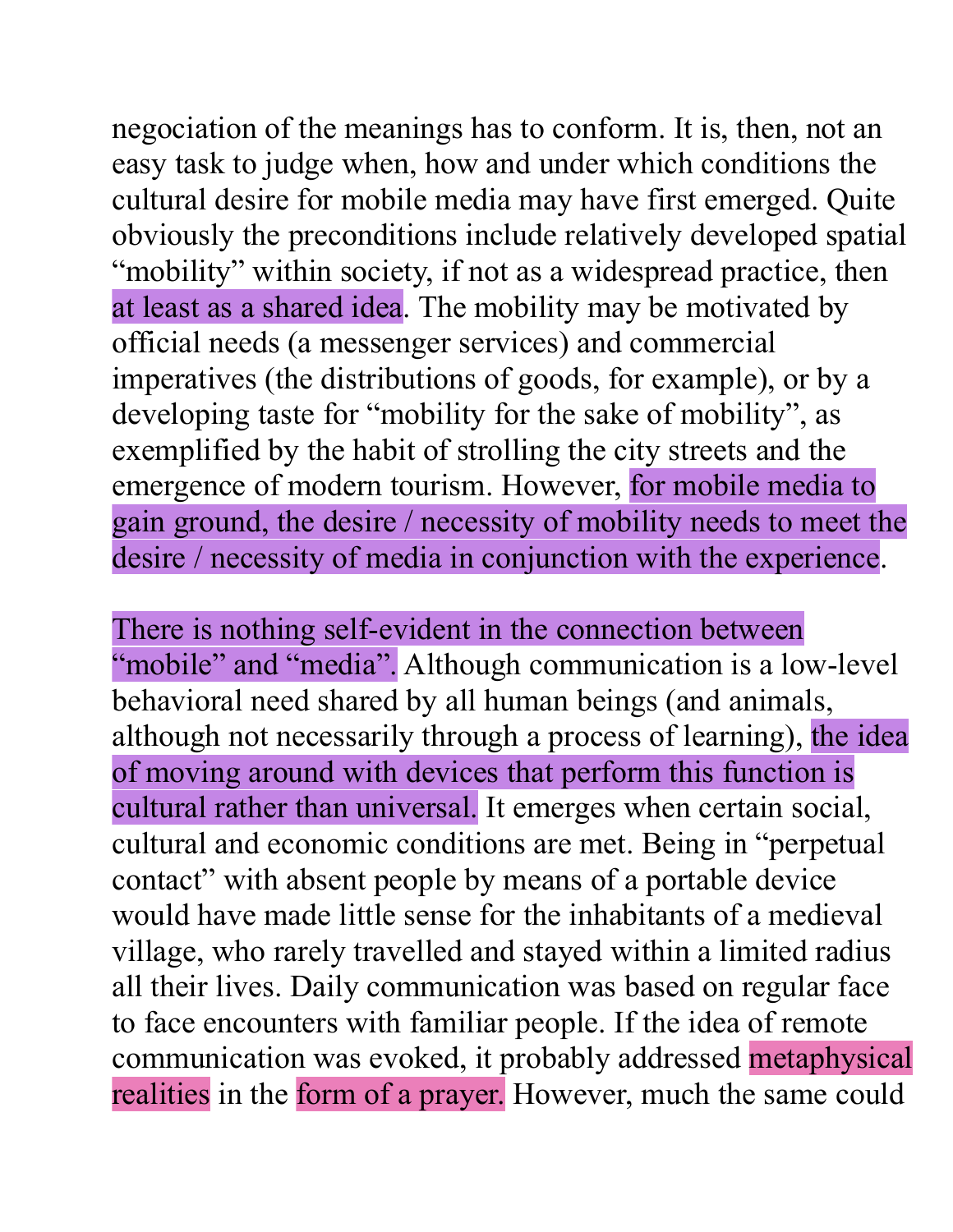be said about the leisurely lifestyles of the landed gentry during the seventeenth and the eighteenth centuries. In a society with carefully crafted social rituals and codes of honor, slow lifestyle and an appreciation of privacy the mobile phone would probably have been considered an unnecessary nuisance. At most, it could have been treated as a fad, suitable for delivering secret amorous messages, for a while. The habit of listening to MP3 files through headphones with the iPOD while strolling in an English garden would not have made much sense either in an environment where noise and crowds weren't problems. However, it probably would not have pleased Baudelaire's flaneur either, roaming the streets and arcades of nineteenth century Paris. For the flaneur, deliberately blocking one sensory channel would have denied a potential source of seductive pleasure to be derived from the city. The urban experience had to go through many changes before auditory seclusion from the surroundings became an accepted and desired practice.

The question of the "origins" of mobile media could be approached from a different angle as well. Instead of looking for portable devices with explicit communicative and recording functions, we might focus on the fact that objects are assigned symbolic meanings both by their owners and others. Whether they are kept visible for everyone to see or hidden from the others' sight bears significance. From this perspective the habit of carrying mobile media machines could be seen as a manifestation of the much wider tradition of portable objects. An example could be women's fans and hand-screens, those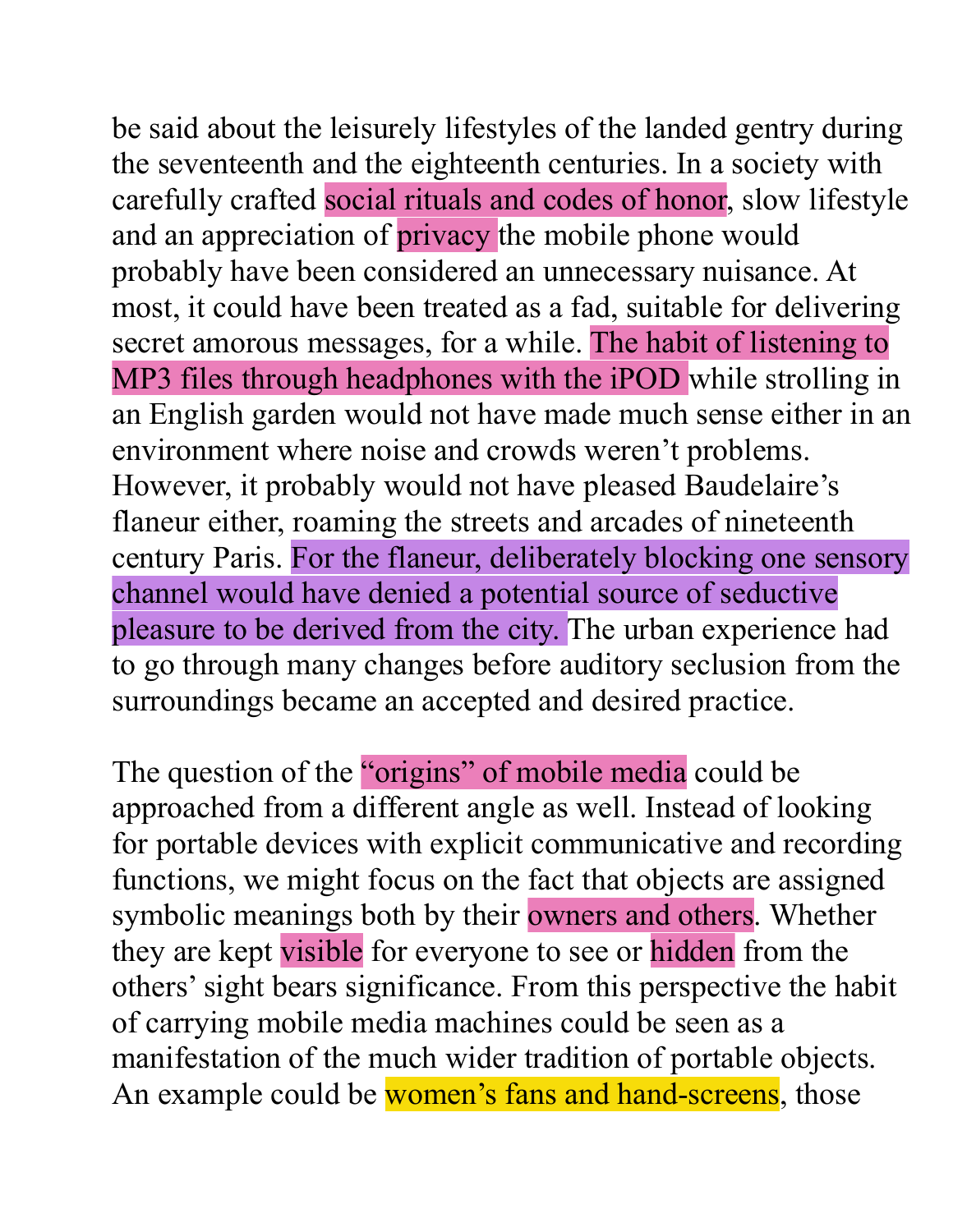seemingly superfluous objects that have, however, a long and varied history. Not only have they been used to guard the bearers from heat and intruding gazes; they also have become symbolic manifestations of the owner's social status, and means for erotic play. For centuries, enormous varieties of pictorial fans have been produced from delicate miniature artworks to cheap mass-produced advertising giveaways. This makes the pictorial fan a visual medium of a kind, and a predecessor to objects like promotional T-Shirts. This does not mean, of course, that we should treat fans as a form of mobile media. Neither would the gunbelts worn in the Wild West qualify, although speculative connections may be drawn between them and the current habit of wearing pagers and mobile phones attached to one's belt. Easy and fast access does not seem to be a sufficient explanation in any of these cases. Whether intended or not by the wearer, the displayed objects become tokens of power, wealth and technological prowess. Once they are hidden, the meanings they emanate change.

# The Camera Epidemic

The complex networks of practices, symbolic meanings and discursive formations developing around a medium can be exemplified by briefly examining what was arguably the first mobile medium proper: **amateur photography**. Unleashed in the late 1880s with the introduction of celluloid roll film and easy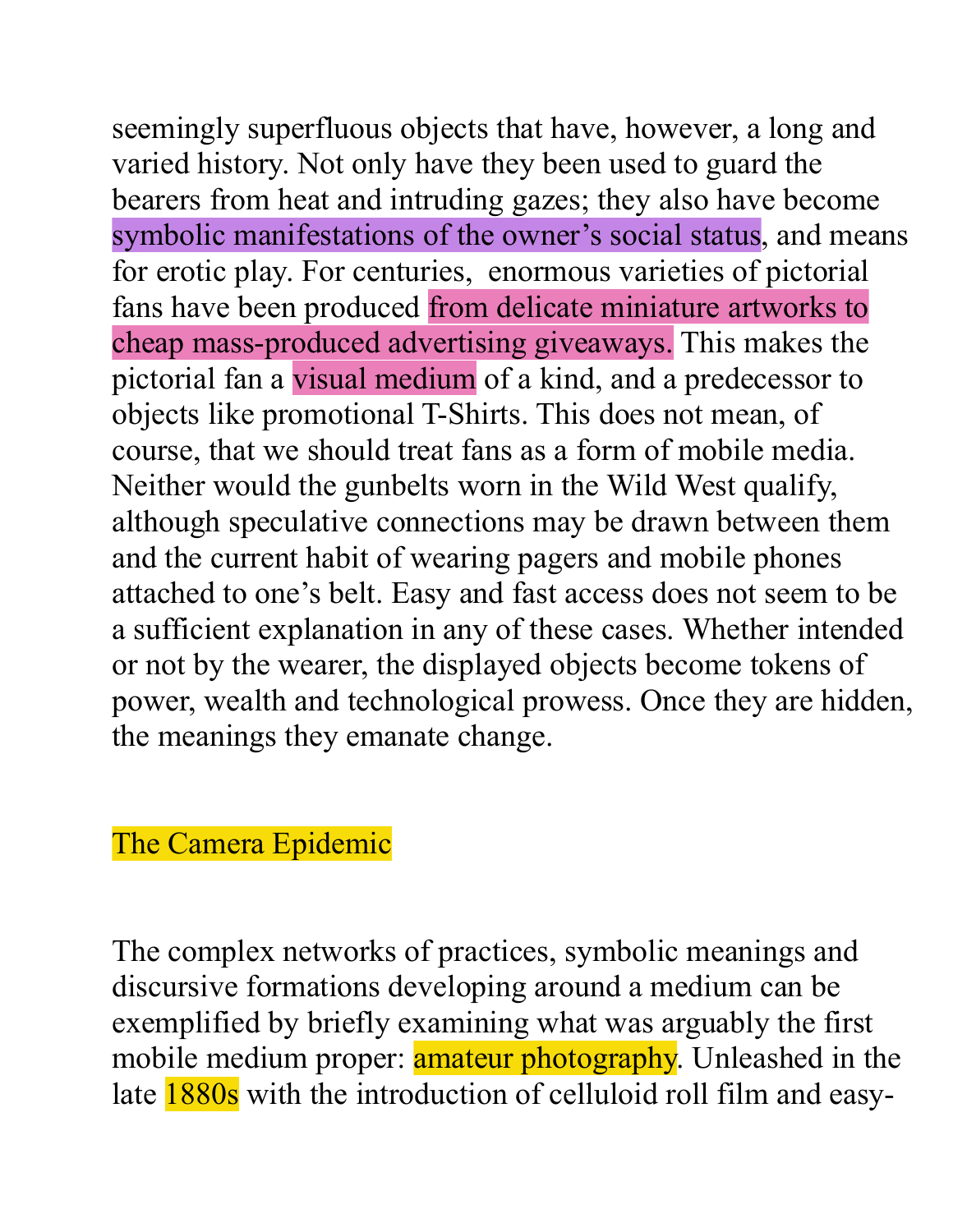to-use box cameras, it soon developed into a veritable craze, with thousand of amateurs joining photoclubs and roaming public spaces in search for a subject. The phenomenon had been well prepared. For nearly half a century photography had been engaged in creating a simulacrum of the visible reality. The likenesses it produced were unprecedented in their precision. From the outset it had been associated with travel, although the equipment were bulky and only fit for professionals to operate. It also had immortalized the faces of thousands of ordinary people, bringing them in contact with new technology. Photographs of one's loved ones could be carried in one's pocket or purse. When amateur photography made its breakthrough (thanks to technological improvements, and the business acumen of George Eastman, the founder of Kodak), it rapidly activated the non-professionals' dormant desire to photograph. Taking snapshots came to be conceived an indispensable part of holidays and travel, as well as of the various rites of passage of bourgeois life, like weddings and confirmations. However, the roaming amateurs were also encouraged to "snap" every aspect of public life, including impromptu events, like traffic accidents. Eastman Kodak and the other manufacturers presented amateur photography as an easy, democratic and modern hobby, also suited for women, and even children.

That the positive ideal promoted by the photographic industry was not wholeheartedly embraced by the late Victorian society, can be discovered by examining contemporary discourses.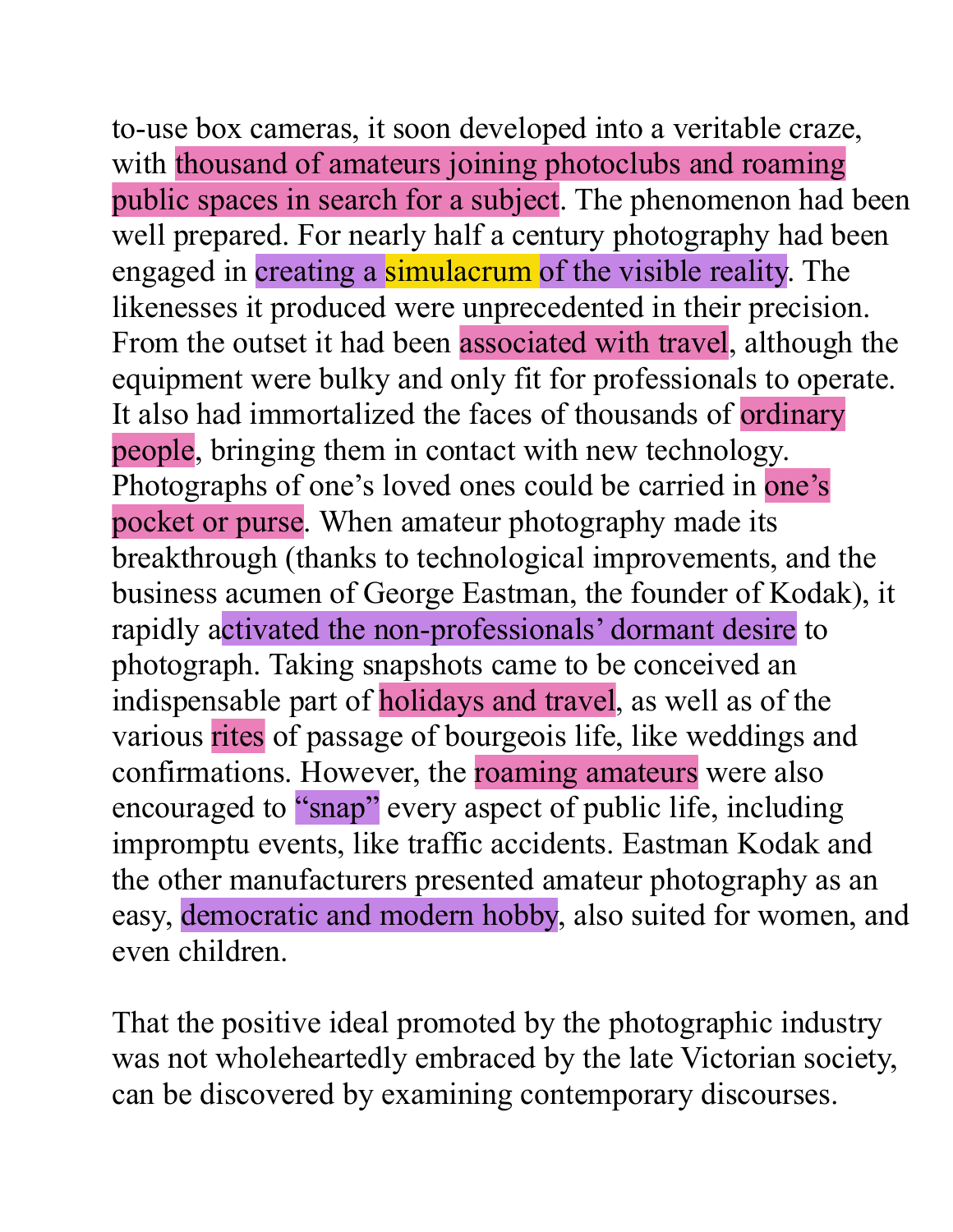Indeed, there were frequent complaints about **"The Camera"** Epidemic", referring to the ways in which amateur photographers transgressed existing social rules, particularly those related with privacy and decency. Their activities developed into a kind of distributed **panopticon** - anybody anywhere could be the target of a snapshot. Caricaturists often interpreted such intrusions as sexually motivated (the pleasure beach being a favourite setting), but the camera also seemed to have a de-humanizing effect on the person carrying it. In a telling cartoon a group of ladies are seen pointing their cameras at a man hanging from a branch of a tree over water, struggling for his life. Instead of terror or empathy, the faces of the ladies show excitement about the photogenic event; as can be expected, none of them makes the slightest effort to run for rescue. As this example shows, as early mobile media enthusiasts, women could (in fantasies, at least) be quite as ruthless as their male peers. Obviously this motive also signifies wider changes taking place in the woman's role at the time, also in relation to technology. Another issue that often appears in this context is the fascination (or obsession?) with the candid camera. Numerous models, disguised as bags, walking sticks, hats, pocketwatches and other familiar objects were conceived. Some of them, like C.P. Stirn's "Concealed Vest Camera", shooting through a button-hole, enjoyed commercial success. Whether hiding the camera was a protective reaction to the negative attitudes toward amateur photography, or the ultimate weapon of the snapshot-voyerist, is an open question. What is clear is that amateur photography wasn't received with the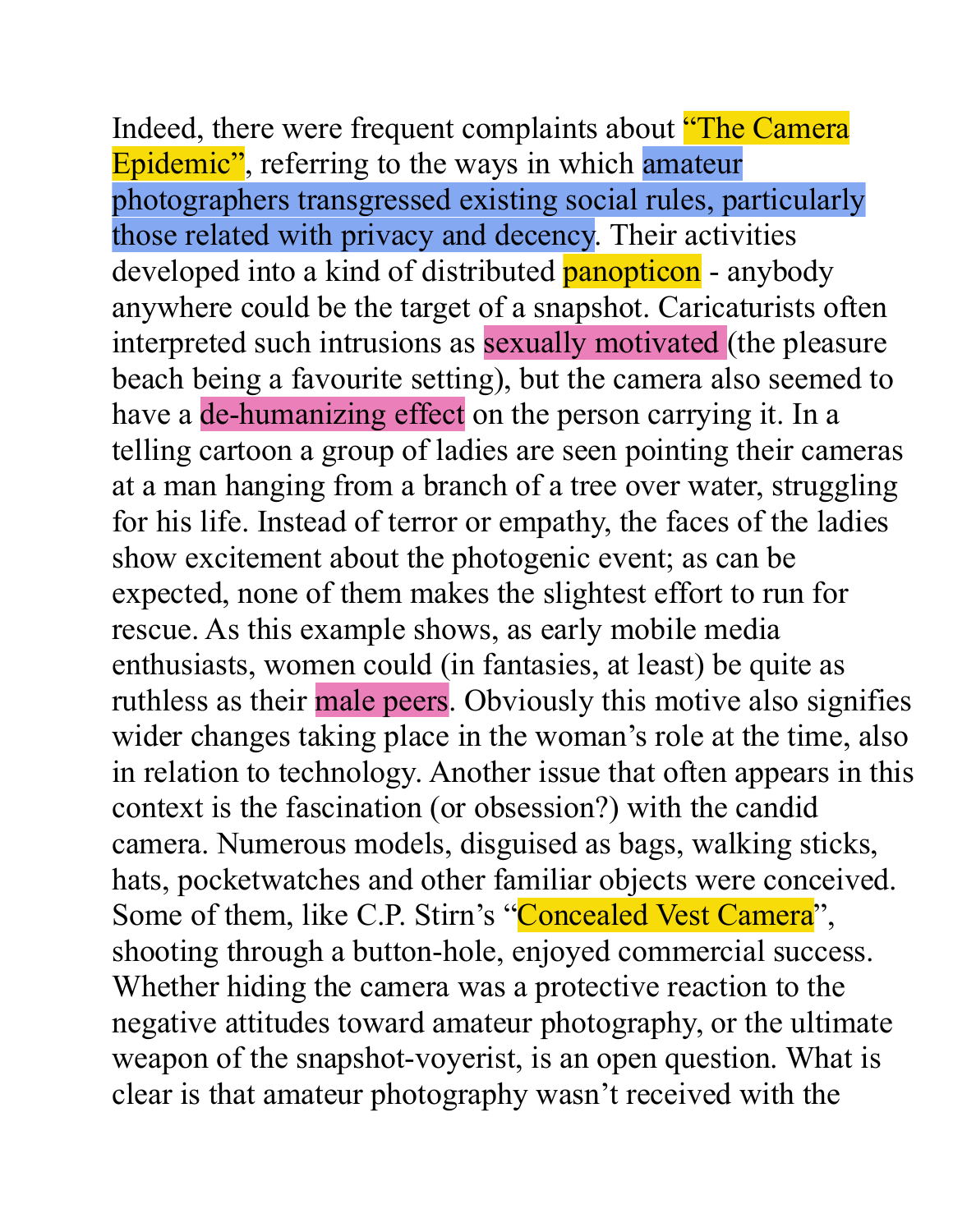unqualified enthusiasm that corporate discourses and standard histories of photography have wanted us to believe. Beneath the smooth-looking surface there were cracks, traces of ideological struggles going on underneath.

It is not difficult to associate this example with the discursive struggles currently taking place around the mobile phone. A new portable medium has, once again, interfered with existing behavioural patterns and questioned prevailing social codes. While there are those who praise the liberating and assuring effect of carrying an ever-ready telecommunications terminal in one's pocket, others complain about the disturbances caused by the use of mobile phones in public spaces. To which extent and under which conditions can individual acts like chatting to a phone be tolerated on bus or in a theatre? While the formation of "smart mobs" (virtual versions of late nineteenth century photoclubs?) through pervasive mobile phone usage is lauded as a harbinger of new flexible and dynamic social groupings, there are those who fear the potential side-effects of such virtual mobility within urban spaces. As the recent terrorist attacks in Madrid demonstrate, mobile phones can be turned into versatile weapons in the hands of extremists. Another issue concerns the collapse of traditional face to face encounters in public spaces containing increasing numbers of zombie-like individuals talking to a distance, but barely noticing each other. The clearest parallel, however, has to do with the emerging habit of using camera phones, which has already re-activated many of the late nineteenth century concerns. The latest "camera epidemic" may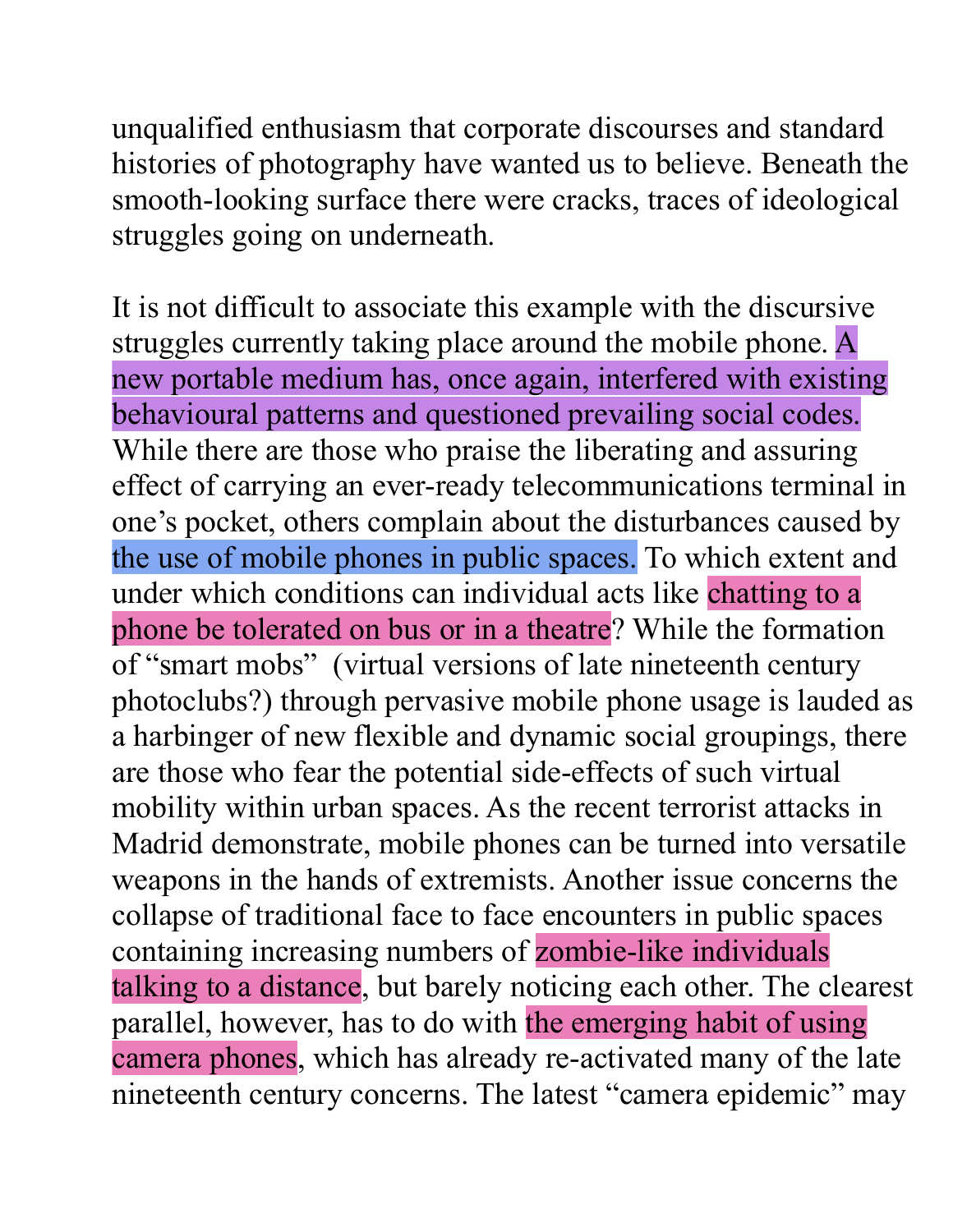prove to be more disturbing than the previous one - not only can pictures be snapped anywhere and anytime without notice (even from under schoolgirls' skirts, as some Japanese incidents have demonstrated); they also can be transmitted instantaneously. The classic defense, trashing the intruder's camera, has lost its effectiveness. As could be expected, official regulations limiting camera phone use have already began appearing.

# Cocoons in Motion

When not attached to moving bodies, media can be made mobile by linking them to means of transportation. For clarity, vehicle-mounted devices could be called "auto-mobile media". Instead of being carried around by people, such media machines are part of the vehicles carrying them, leading to complex conjunctions of physical and virtual mobilities. While the vehicle travels through a physical space, the auto-mobile media both creates virtual spaces within the vehicle, and connections to other localities, which may be in motion as well (a radiophone call between two truck drivers). Conceptually "maps", some of them in stasis, some in motion, get as if piled up in constantly changing configurations. The humans, travelling in the vehicle, come to inhabit a We can imagine a situation in which a "skycam", a television news crew in a helicopter, follows a high-speed chase on a Los Angeles freeway, relayed in real-time to television spectators (a common occurrence).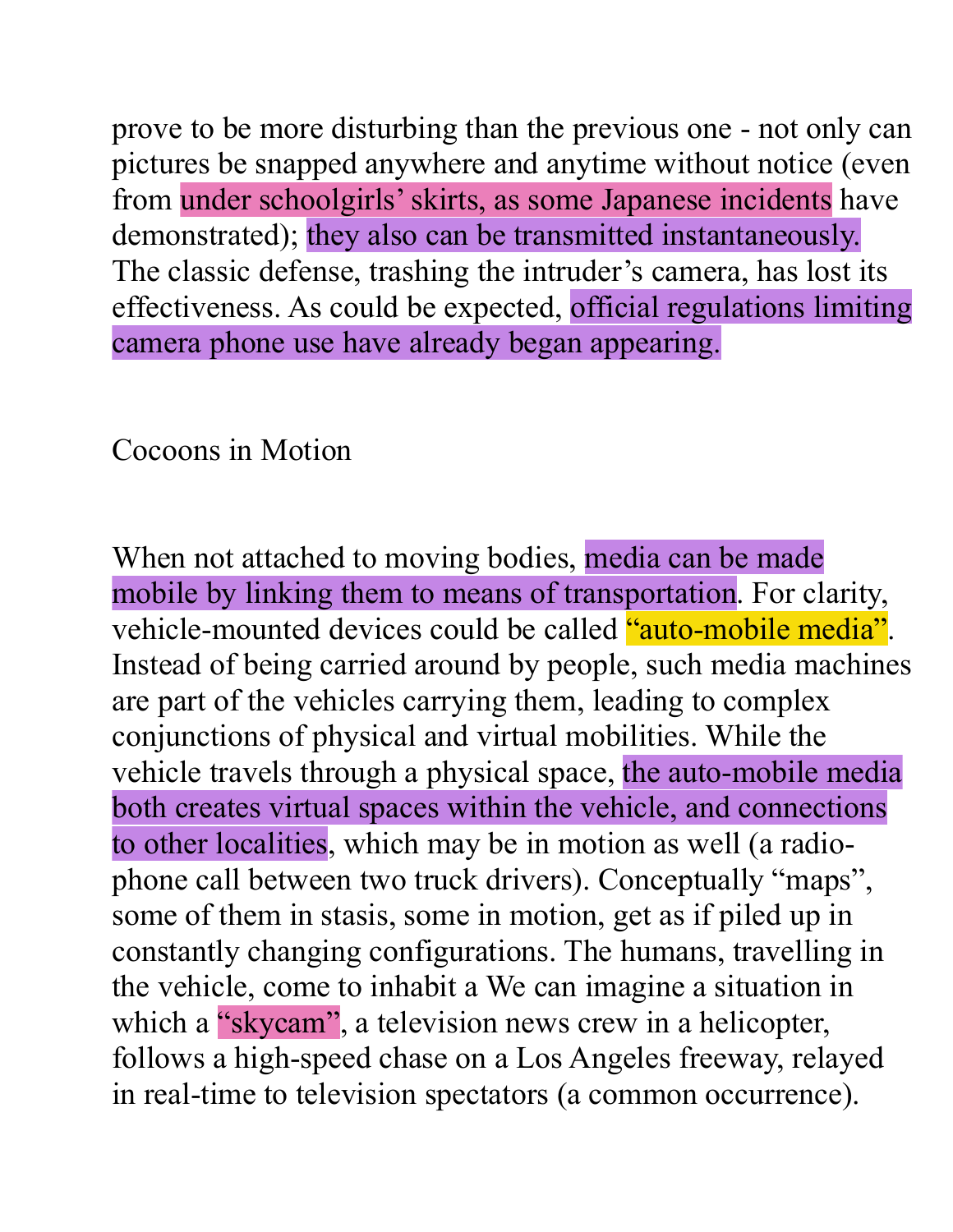Perhaps there is a TV set in a bus travelling on the same freeway. Passengers watching it may use their mobile phones to inform their parents staying at home about the situation, causing them to turn on their television sets. Other streams of communication, including the messages sent between the police cars chasing the suspect complicate the situation further, particularly if they are intercepted by other parties.

For some, in the beginning there was the hot-air balloon. Nadar took his camera to the skies over **Paris in 1858**, introducing a new perspective on urban reality. During the 1870-71 Franco-Prussian war, balloons were also used to transport messages from the besieged city. With the development of aerial reconnaissance, as Virilio has shown, photographic recording from above was recruited to military uses, and when wireless telegraphy was introduced at the end of the nineteenth century, fire control from balloons and aircraft flying above the battlefield became possible. At sea the advantages of automobile media were quite evident for wireless pioneers like Guglielmo Marconi and Nikola Tesla. Safety of travel and commercial uses were seen as equally important as military ones. In a gesture of bravura, Tesla controlled miniature boats wirelessly by radio signals already in 1898. Describing his unrealized "World-System" (an integrated utopian solution to global communication and energy transmission) around 1900, he demonstrated a full awareness about the possibilities of wireless (multi)media with a global reach: "[The World-System] makes possible not only the instantaneous and precise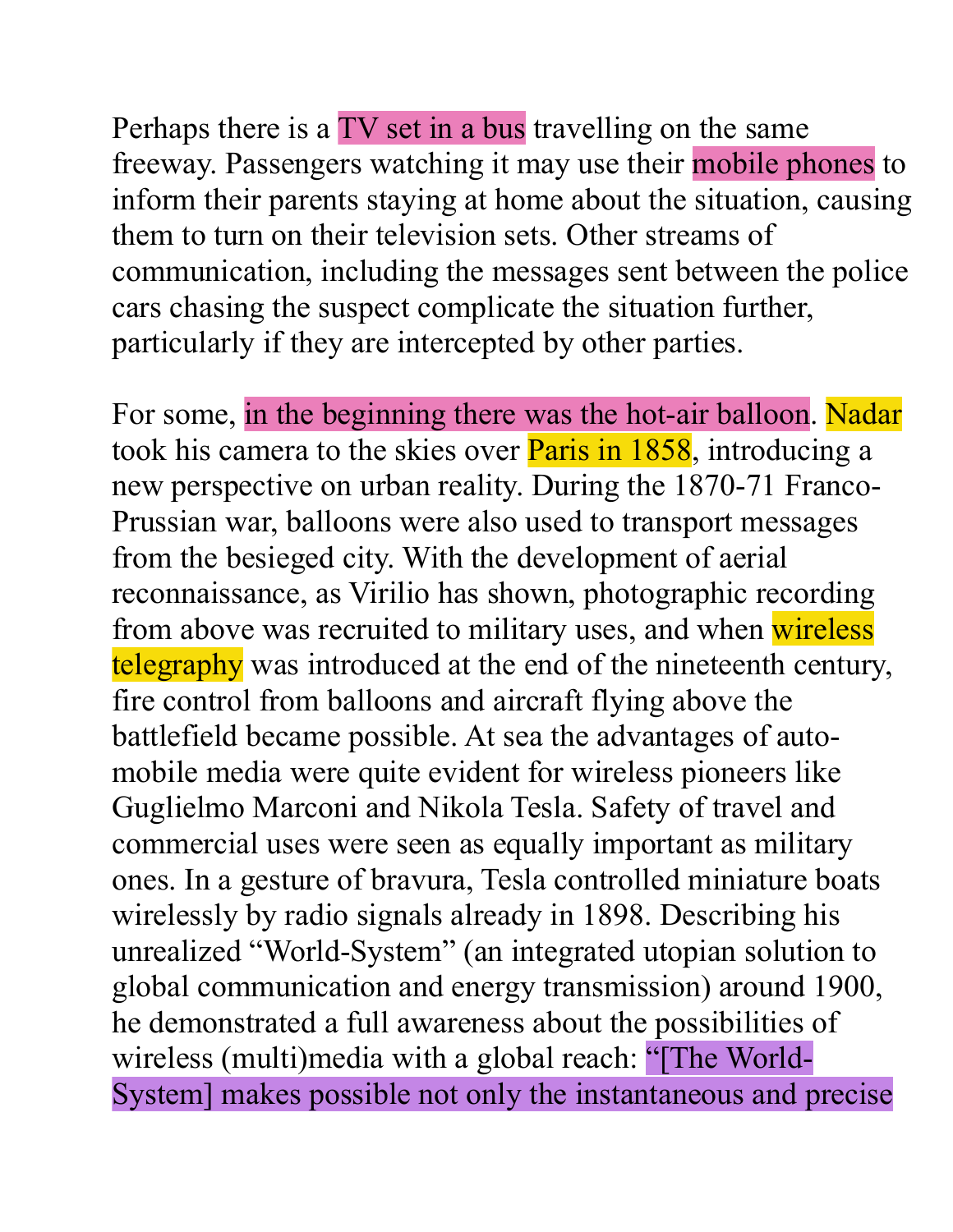wireless transmission of any kind of signals, messages or characters, to all parts of the world, but also the interconnection of the existing telegraph, telephone, and other signal stations without any change in their present equipment. By its means, for instance, a telephone subscriber here may call up and talk to any other subscriber on the Globe. An inexpensive receiver, not bigger than a watch, will enable him to listen anywhere, on land or sea, to a speech delivered or music played in some other place, however distant." Tesla's intuition is important, because it implied that the user of the "watch-sized receiver" could be anybody. In earlier fantasies, like those of Albert Robida in *Le vingtième siècle* (1883), mobile users were usually professionals. Robida's camel-mounted war-reporters use "Telephonoscope" transmitters to provide real-time moving pictures and sounds of atrosities to remote spectators safely sitting in front of their "crystal disc" receivers.

From early on, publicity stunts often associated wireless technology with means of transportation. Lee De Forest displayed a "Wireless Auto No 1" at the St. Louis Exhibition 1904, and a little later introduced portable equipment to be mounted on horseback (in a way fulfilling Robida's prophecy)! In the early years of the radio craze in the 1920s, even bicycles, rigged with antennas and equipped with receivers and earphones, were featured. The horse notwithstanding, the purpose of these stunts was no doubt to "infect" wireless with the appeal of the new means of transportation. The "automobile media", however, became most closely connected with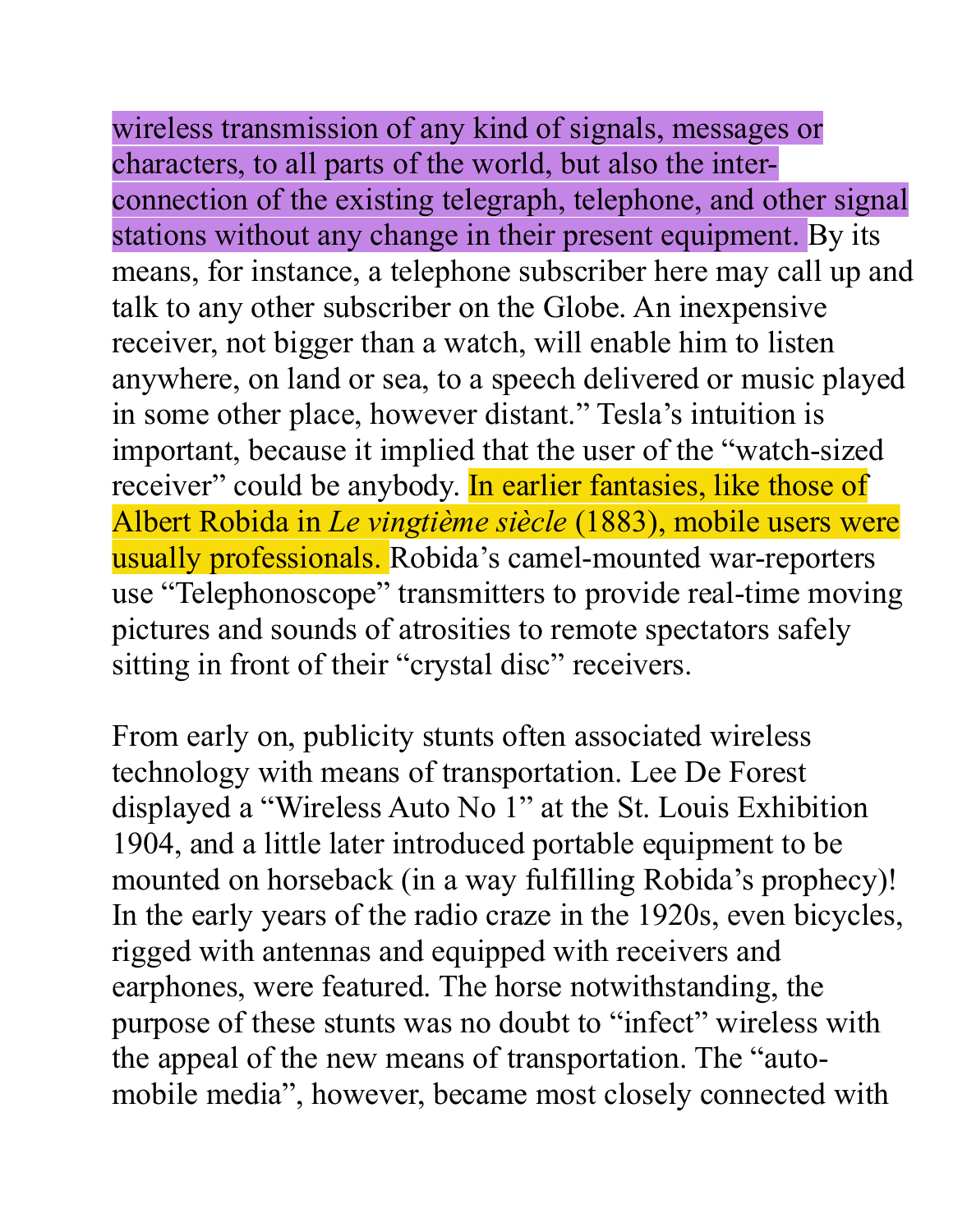cars. This connection was rapidly understood, although "car radio" was not initially conceived as a permanent feature of the dashboard. Rather, it was a box that could be transported in the car, and lifted out to the beach or a picnic area, perhaps reflecting that fact that the automobile was not yet conceived as a "total environment". But it didn't take long for the car radio proper to appear. Introduced already in the end of the 1920s (the appropriately named Motorola was one of the pioneers), it was one of the factors that contributed to turning the car interior, particularly in the United States, into a mobile miniworld the travellers were reluctant to leave (thus the development of "drive-in" services from hamburger bars to drive-in cinemas). More than in a symbolic sense, cars became mobile extensions of their homes. Just like at home, the car radio could be used as a mood controller. It filled the space with a soundscape that drowned the annoying noises from the outside, emphasizing the cocoon-like quality of the interior.

The ultimate development of the car radio is the car sound system that turns the automobile into a mobile sound cluster. According to a website, for "Los Angelenos spending more time on the road than in their living rooms, a good sound system in the car has becoming [sic] a virtual necessity for maintaining sanity during the commuting hours." However, the cultural meaning of such systems can be assessed from the opposite perspective as well, that of the "outsiders" (other drivers, pedestrians). The pulsating bass of the sub woofer that makes the car tremble can be read as a sign that points to two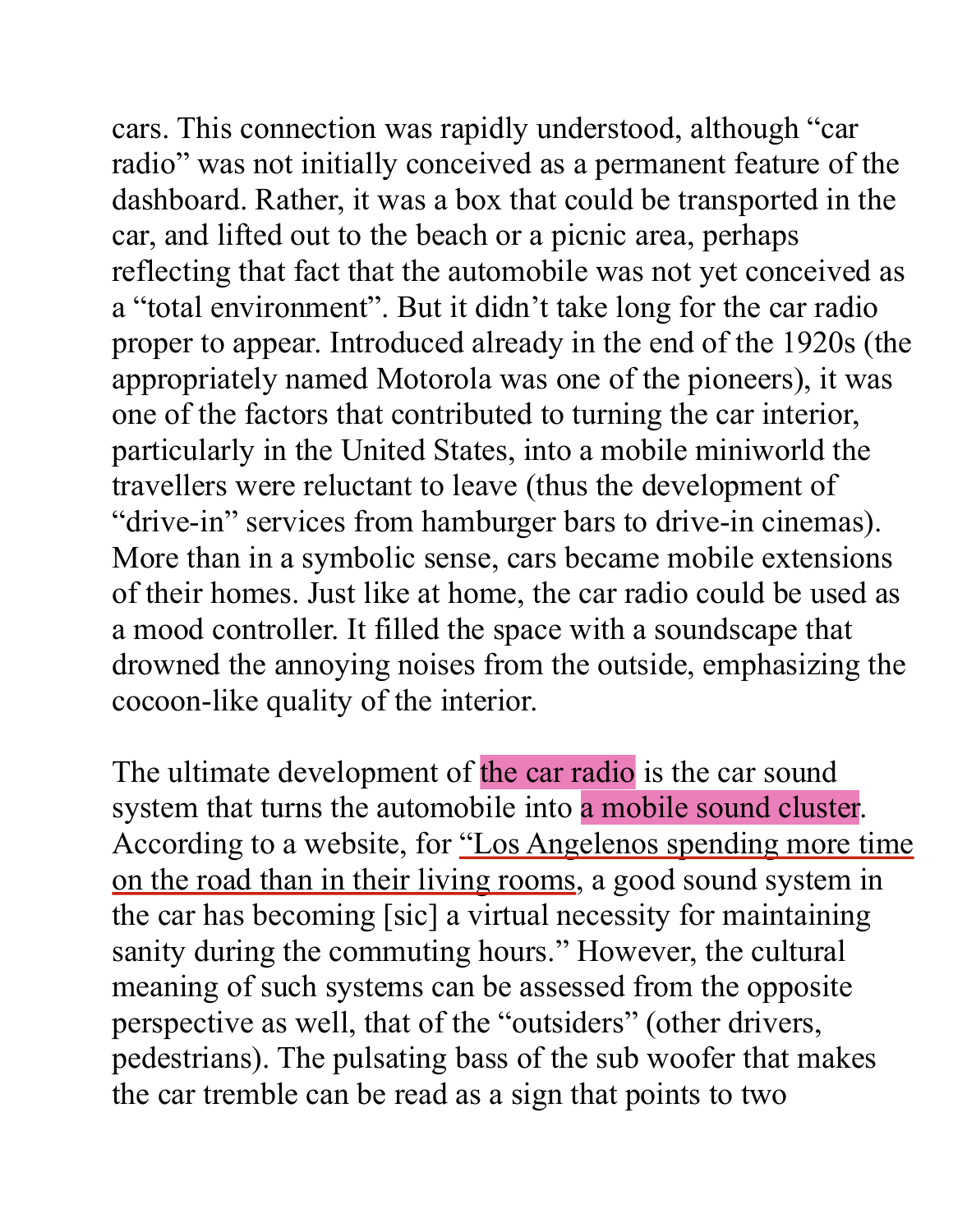directions, drawing attention to the car and the driver, but also repelling potential intruders (particularly when loud rap-music is played). In this sense the phenomenon is related to the "ghetto blasters" carried along the streets of inner cities (although the last mentioned habit obviously lacks the "surplus value" provided by the expensive car with its "sexy" sound walls). Compared with one-way sound from a radio, cassette or CD-player, two-way telecommunication has become a standard part of the auto-mobile media more slowly, in spite of its long history that some claim goes back all the way to 1910, when Lars Magnus Ericsson, the founder of the Swedish telecommunications giant, equipped his car with a telephone (to use it one had to stop and connect it to telephone wires by means of two long sticks). The first real radio telephone systems for cars seem to have been invented in the 1920s, although practical use only became more common from the 1940s on, first by officials (highway patrols) and gradually by professional automobilists (taxi and truck drivers). Batman's Batphone, mounted in the dashboard of his Batmobile in the 1960s television series, was hardly a novelty by then, except perhaps for its futuristic design.

It took much longer before telephones became common in private cars. This can be partly explained by external reasons, such as cumbersome and expensive equipment, the need for specialized networks and restrictions to their use. That the idea, however, stirred popular imagination is demonstrated by a French cartoon from the early 1950s. It shows a stylish young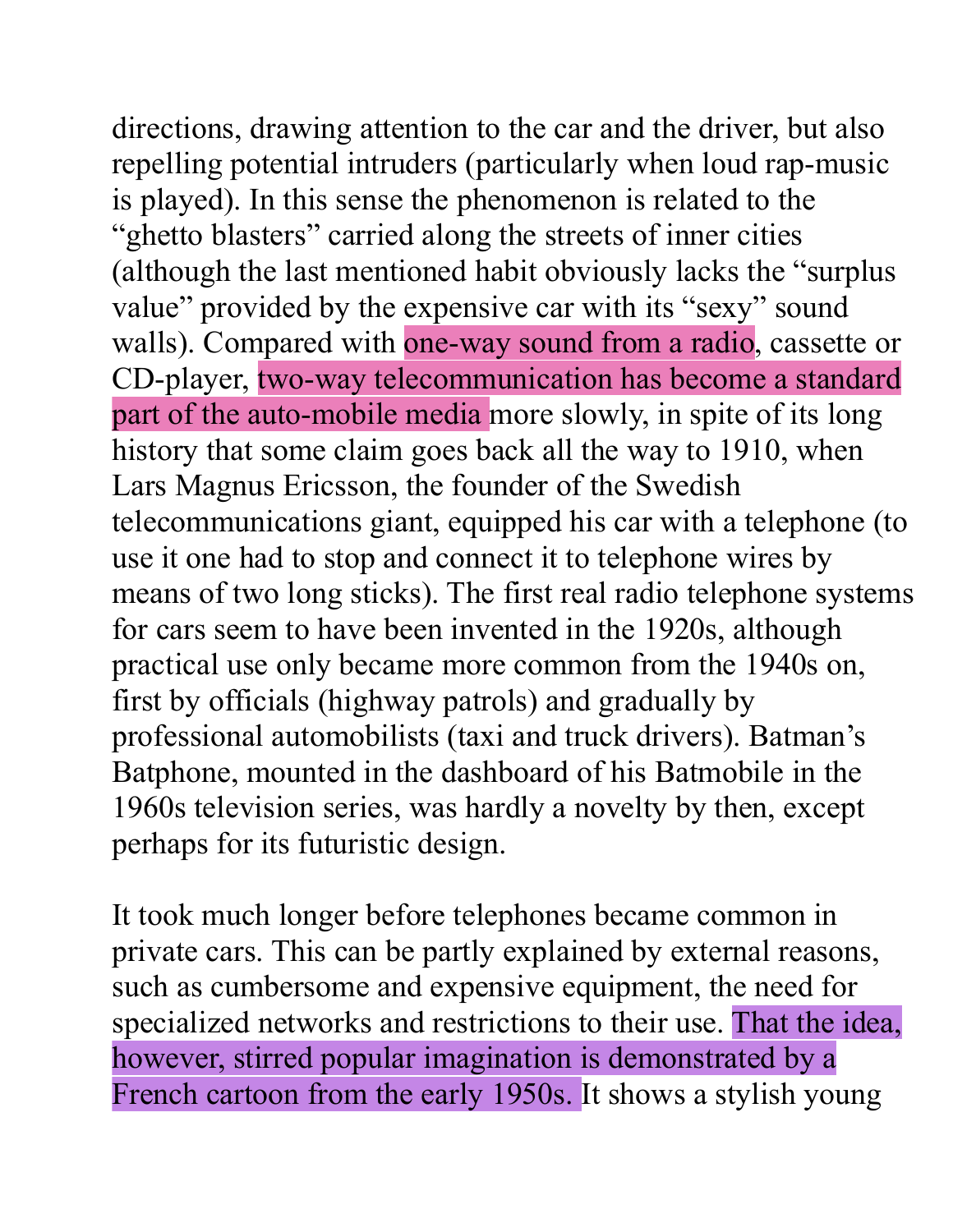lady sitting at an outside table of the "Cafe des Sports". A car has stopped in front of the cafe, and the (male) driver is seen eagerly talking to a car phone. The waiter comes to tell the lady: "A gentleman would like to talk to you on the telephone." What is happening here? Does the cartoon simply say that making a phone call provides a psychologically easier channel for flirtation than a direct face-to-face encounter (anticipating the stories of bar clients making mobile phone calls from table to table)? Or does it also claim that having a car phone contains "attraction value", potentially making an otherwise unremarkable male (and car?) as something special? Having the lady retire inside the cafe to answer the call and then return to meet her seducer face-to-face may also function as a classic trope of "retardation" (well known from Hollywood movies), giving time for the creation of expectations before the "encounter" with the "star". Be it how it may, this scenario remained largely imaginary until mobile phones came to wide use by private drivers less than a decade ago. One link from professional toward private uses was the "Citizens's Band Radio", introduced in the United States in 1973, but outlawed in most other countries. As a way of responding to the speed limits imposed by the government in the wake of the Oil Crisis, it provided truck-drivers a way of warning each other about speed-traps and highway patrols. It came to be used by yachtsmen and hunters as well.

Compared with sound, the role of visual media in the car has remained more limited, for obvious reasons: while sound fills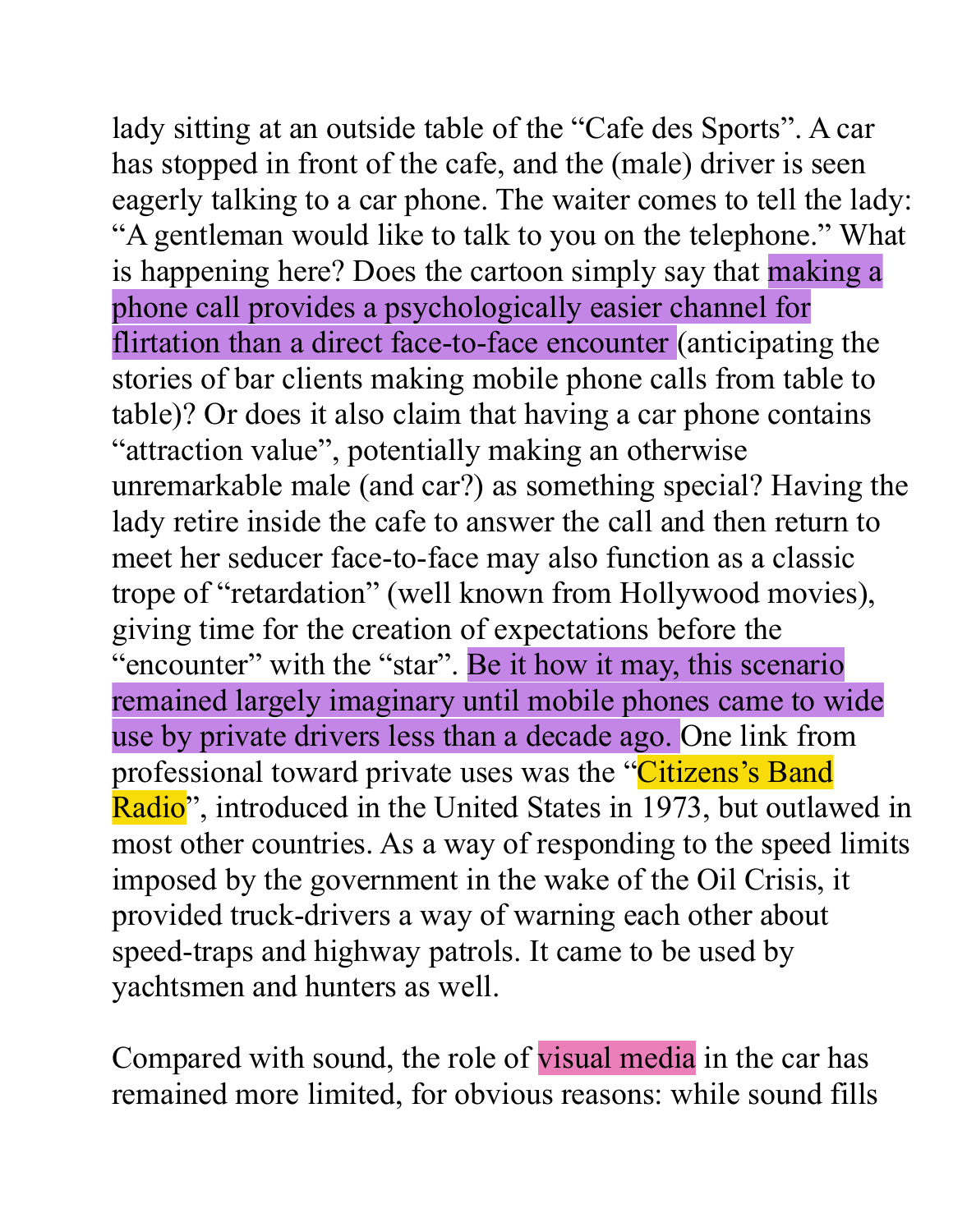the space and provides an audio background, sight is directional. Screens require attention, and thus compete with the views seen through the car windows. Of course, a distinction can be made between screens meant for the driver and those for the passengers. Some makers of SUV's ("sports utility vehicle", essentially a family van) advertise video screens for the backseat passengers as optional accessories; these have been targeted for the children of the videogame era, who - so the marketing departments seem to think - have lost their interest in the "real world" visible through the windows. For the driver the visual media is related to the controls, including the tiny screen of the GPS navigation system, and such novelties as the rearview video camera whose view is displayed in real-time on a screen inserted in the dashboard. However, media resercher Anne Friedberg has suggested that visual media actually plays a much greater role in the experience of travelling in an automobile, which in itself can be considered a "viewing machine". Quoting Paul Virilio, Friedberg states that "[w]hat goes on in the windshield is cinema in the strict sense". For her, "the visuality of driving is the visuality of the windshield, operating as a framing device." The visual impressions of the flaneur strolling the city streets have been replaced by those gathered by the driver speeding along the L.A. freeway. The metaphoric connection with cinema gets some concreteness in the drive-in theater, where a giant screen is actually watched through the other "screen", the windshield. Here, however, the auto-mobile media reached their limit, immobilized for the duration of the show. From the point of view of mobility, this is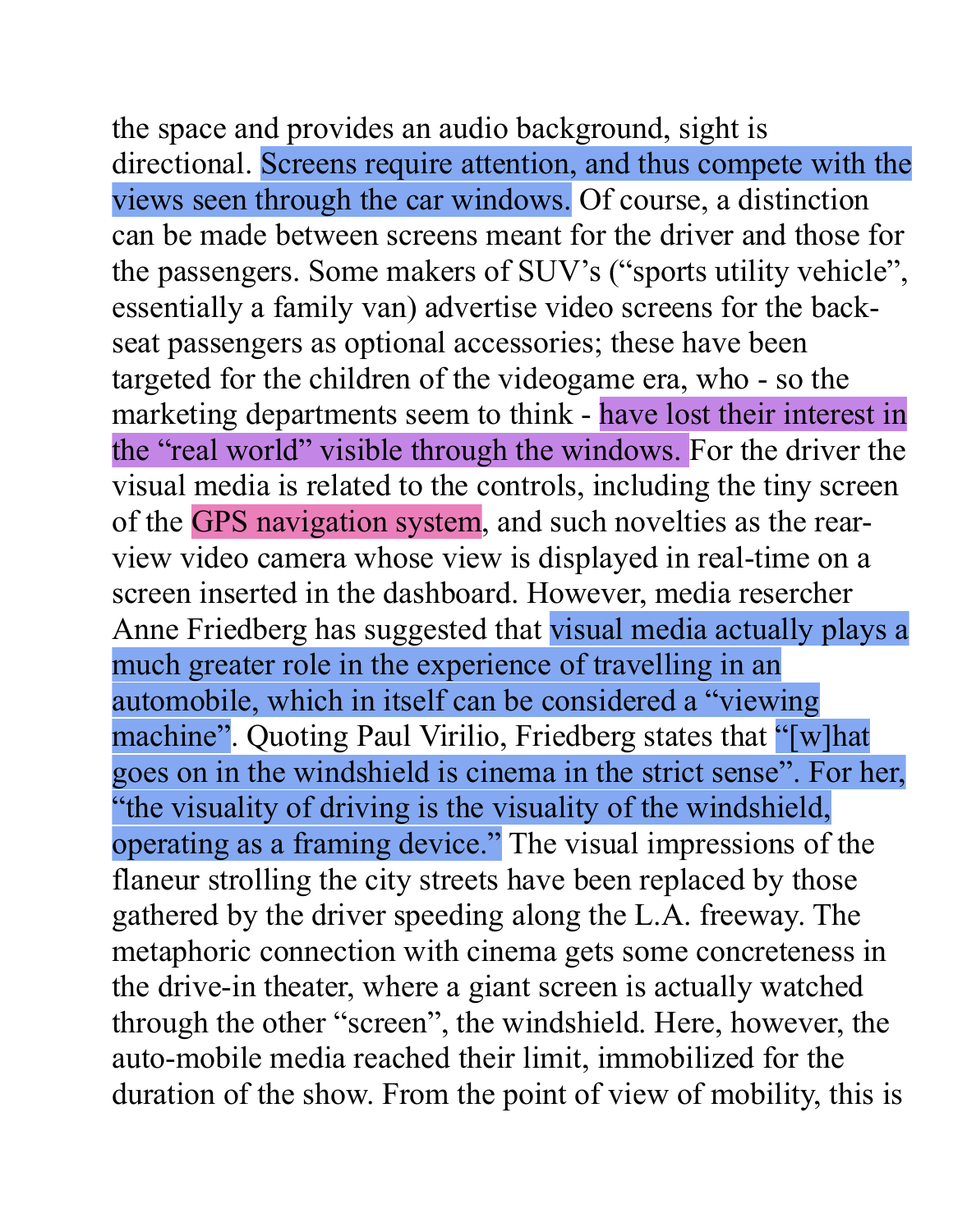not so different from Lars Magnus Ericsson stopping on a Swedish country road in 1910 to make a call from his carmounted phone. In both cases a physical contact by wire had to be established - the one connecting Ericsson's carphone to the phone lines and the other serving the speakers attached to the sides of the car in the drive-in theater. In an almost symbolic fashion, the emerging mobile media was held back by wires.

### Overt / Covert Wearables

Wearable media - not meaning just "smartwear", but more generally also objects tied around the wrist, stuck in one's pocket, mounted on the head, hanging from the neck, etc. seem to be situated somewhere on the axis between overt and covert. In one extreme one has to do with status objects - things meant to dazzle and impress more as signs than serving as practical appliances. Of the pre-media examples already mentioned, ladies hand-shades and fans often did exactly this; their visual appeal as part of the owner's outfit was essential. In the late nineteenth century ladies dresses covered entirely by photographs or (illuminated!) lightbulbs were sometimes designed as publicity stunts for these new technologies; although in a sense an ultimate manifestation of "wearable media", using them for any other purpose would have been totally unpractical. In the other extreme there is, for example, the "ero-tech": the large family of miniature objects often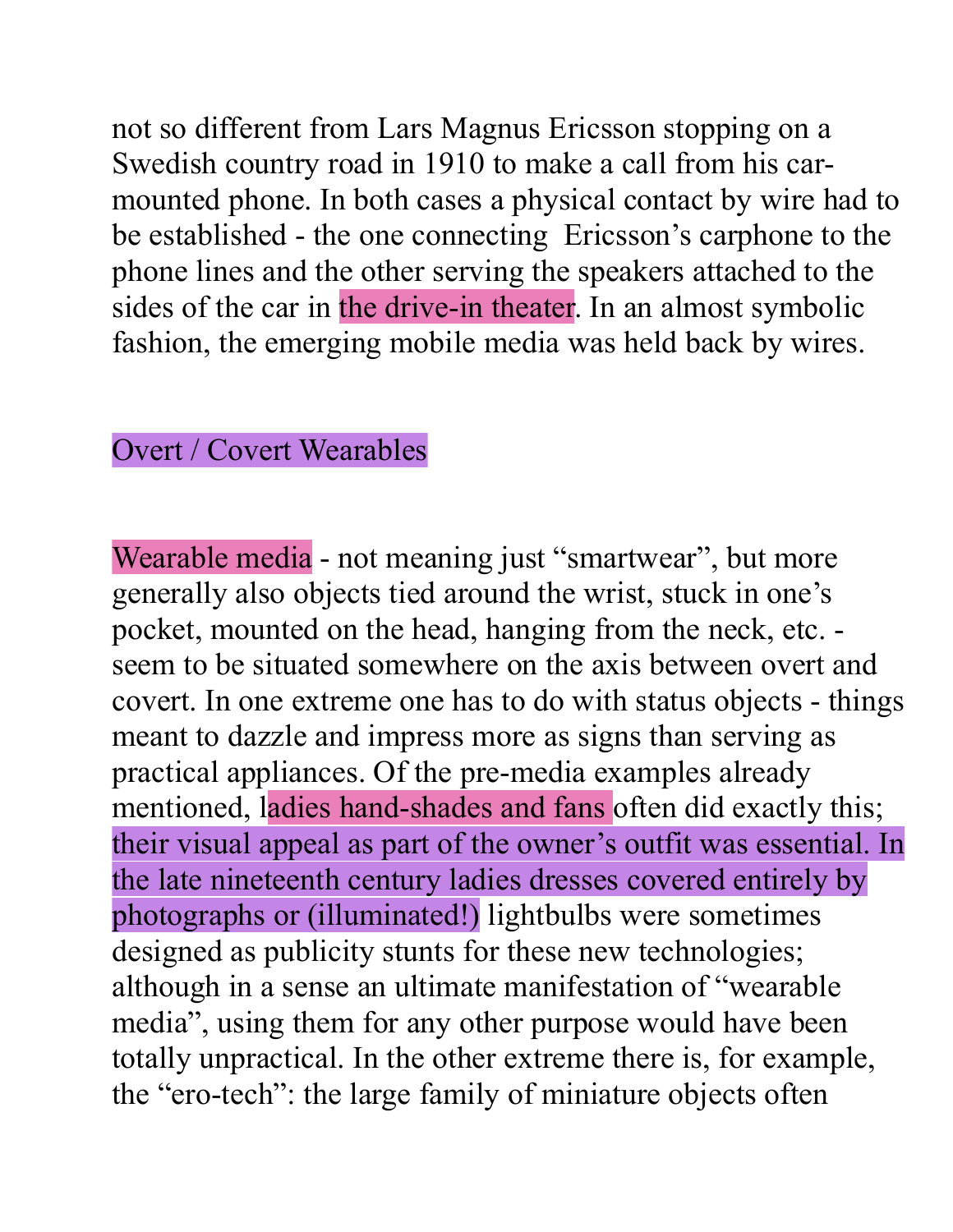carried around and, when discreetly displayed for someone, meant to raise sexual thoughts. Such objects are often based on peeping into a tiny lens, or on a sudden transformation. It may be enough to turn a little statuette upside down, open a hidden cover, or secretly push a button: an innocent looking object suddenly turns into an overt erotic fantasy. There have also been large amounts of tiny erotic photographs, stereographs and flipbooks (also known as "pocket movies", *cinématographe de poche*) used for similar surposes. Most of these objects do not *as such* qualify as media, but their uses anticipate the cultural practices associated with mobile media.

Another example of covert technology is the "spy tech", the huge tradition of hidden devices that have been used to record conversations, take snap-shots, transmit secret messages and kill people. As the example of the early candid cameras demonstrated, these kind of devices are not always used only by private detectives, professional spies or super-criminals. Spy tech is interesting, because unlike most forms of media, it tries to carve out secret channels of "private" communication. It exists as a highly specialized niche within the wider field of communications, which often strives toward openness, as exemplified by broadcasting (however, a tension often exists between the efforts of opening up or limiting certain means of communication, as the early debate on wireless telegraphy well demonstrated). Another thing that makes spy tech interesting is its ambiguous location between the "real world" of covert operations and science fiction fantasies, which arguably have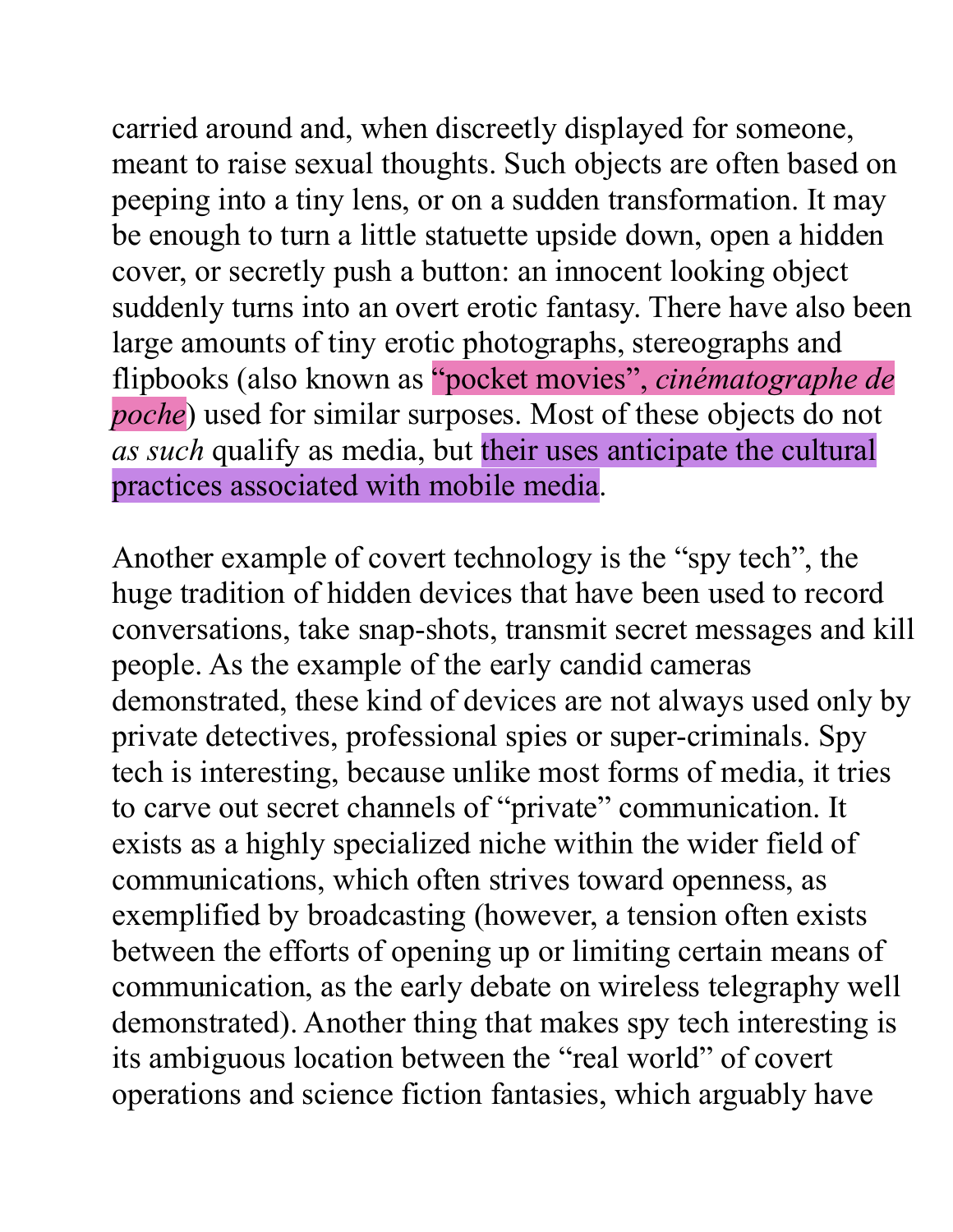influenced each other. Thus the famous cavalcade of gadgets (not all of them "mobile") introduced in the James Bond films were inspired by existing devices, and in turn influenced future developments. The shoe phone used by the secret agent Maxwell Smart (Don Adams) in the 1960s television series Get Smart was, in its turn, a parody of a long tradition of efforts to disguise communication devices into ordinary objects, although in retrospect it also anticipated "smartwear".

Listing examples of early portable media from still and moving picture cameras to "pigmy" gramophones and portable radios (that, by the way, existed decades before transistors were invented, as Schiffer has revealed) is fairly easy. How about wearables? If conventions of use and symbolic meanings are equally important as exact functions, considering a device like the wristwatch makes sense. There is a wonderful story according to which this ubiquitous device was invented by the Frenchman Louis Cartier in 1904 for the Brazilian aviation pioneer Santos Dumont, who found it difficult to check the time from his pocketwatch while steering his aircraft. The association between aeroplanes and body-mounted timekeeping resonates well with the connections already made between transportation and mobile media. What can be said about the pocketwatch, the predecessor of the wristwatch? While it also belongs to the prehistory of wearable media, it often remained hidden within the owner's clothing (including dedicated pockets), to be inspected only sporadically. Sometimes, however, it was kept visible, as the status objects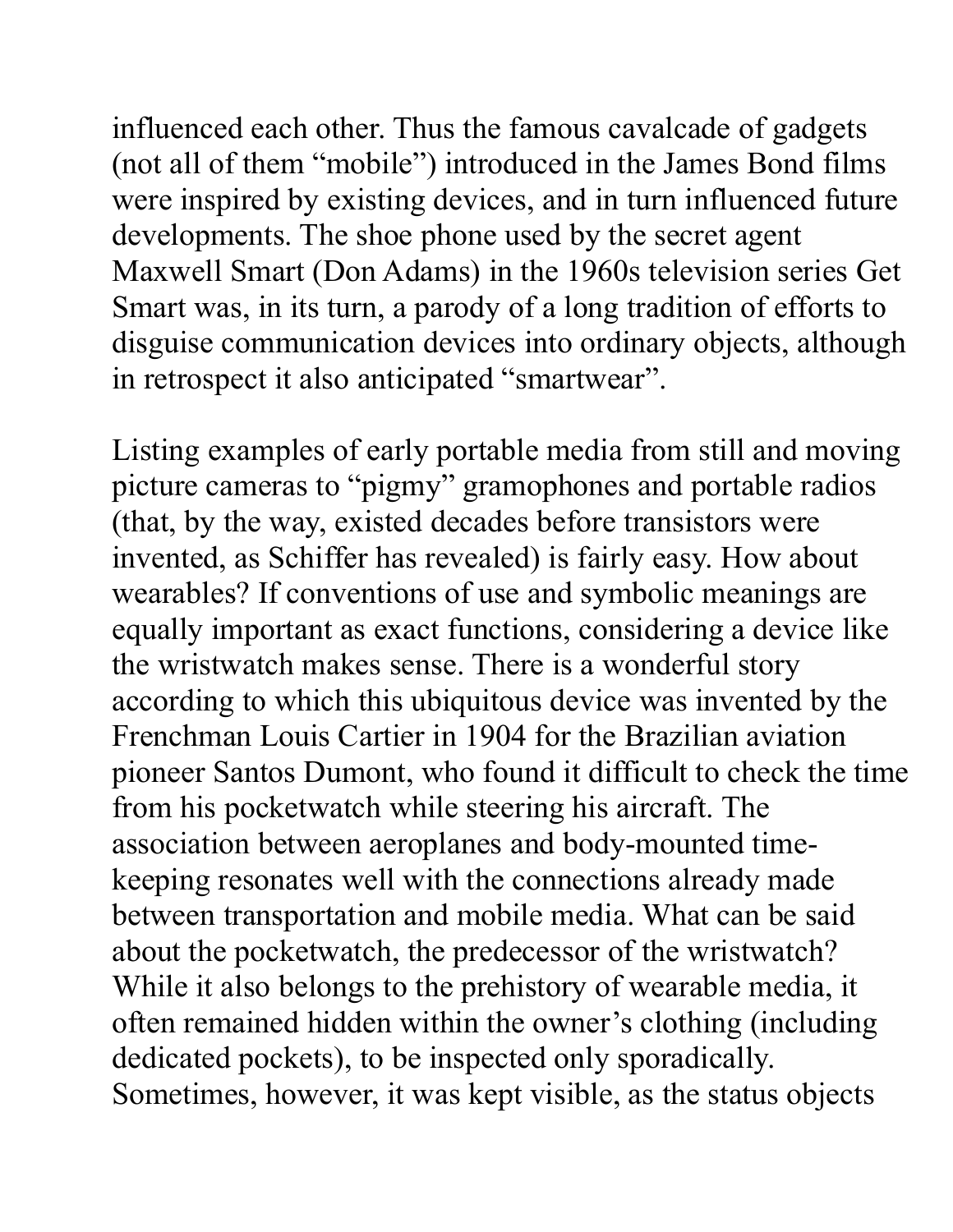described above. Although the flaneur probably would have preferred to carry no timepiece at all, the pocketwatch was approriate for someone who still had some spare time, and also relied on one's feet. The wristwatch made more sense in the high speed technological environment of an aeroplane or a motorcar, where intense concentration was required, and one false move of the arm could be fatal. Although Dumont really got his wristwatch from Cartier and never flew without it since, the story is not quite accurate. In reality, the wristwatch had been invented decades earlier, but its popularity grew slowly, because it was considered feminine - perhaps it was associated with the habit of wearing bracelets. Obviously it needed the masculine, technology-studded profile of Santos Dumont and the fame of Cartier to convince men. Further proofs about its usefulness and newly found masculinity were gathered some years later in the trenches of The Great War.

When David Sarnoff, one of the pioneers of radio broadcasting, spoke in 1922 about his vision about the portable radio, he used the watch as his reference point. The radio should have as its ideal "the watch carried by a lady or a gentleman, which is not only serviceable but ornamental as well." Although it is not clear whether he meant a wristwatch or a pocketwatch, his idea of the portable radio as a personal utility, which is both useful and neatly designed, resonated within media culture. Indeed, the St. Louis jeweller J.A. Key soon introduced a radio set modelled after the pocket watch, and a radio "pinkie ring" was proposed by another inventor. In the 1940s Chester Gould's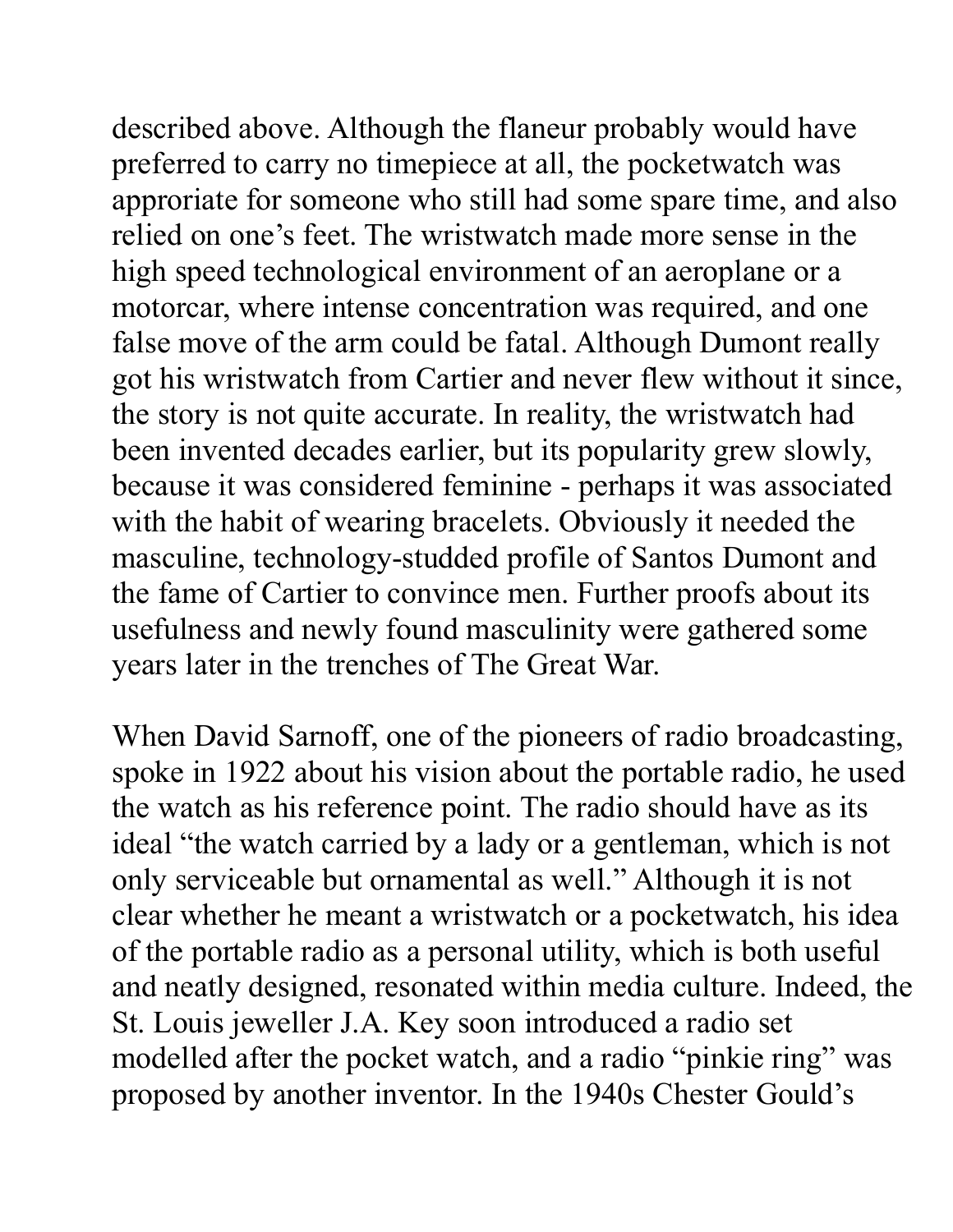comic strip hero Dick Tracy wore a voice activated videophone looking like a wristwatch. Although such novelty devices (still constantly presented, as one can see from the Play: Fetish section of *Wired*) have usually remained little more than publicity stunts, the association between usefulness and visual appeal is a permanent aspect of product design, evident in the field of mobile media. The right combination matters much more than in Sarnoff's time, because of the greatly increased design awareness, tough competition and the urgent need to differentiate between products meant for many different user groups. Pursuing this analogy further, it might be interesting to ask how the overt / covert axis functions in mobile phone culture. It seems that many users use their phones much like pocketwatches: the mobile phone is hidden in the pocket or a bag, and only pulled out when it happens to start ringing. Another option, already referred to, is to keep the phone permanently visible, attached to the belt or even hanging from the neck (wristphones have yet to prove popular). Although both choices can be explained by down-to-earth functional reasons, more is probably at stake. Devices like mobile phones become woven into their users' personal lifestyles, through them to cultural practices and codes, and eventually to ideological formations.

Conclusion: The Life and Times of the Mobile Cyborg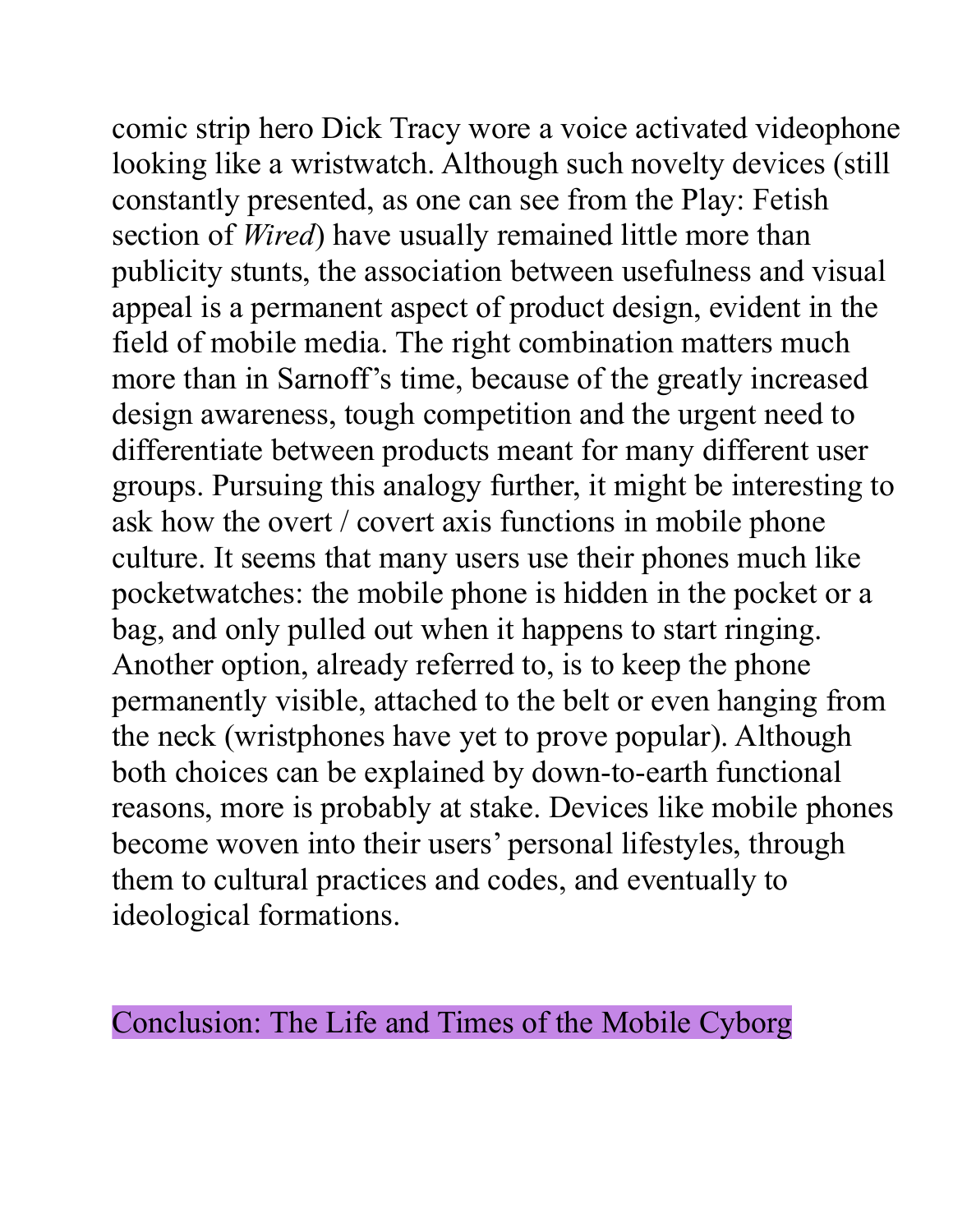A third option for the overt / covert practices has emerged: keeping the phone hidden in the pocket, but wearing a handsfree headphone / microphone combination to stay constantly online. In California it is more and more common to see people seemingly talking to themselves, whether paying for their purchases at the supermarket, jogging, waiting for a *latte* at a coffee shop or sitting in the car waiting for the traffic lights to change. Of course, they are really engaged in a remote conversation. The choice of the hands-free interface is justified by health reasons (fear of radiation), busy lifestyle (risk of losing a contract or a deal) and the safety of driving. Although these explanations make sense, an underlying motive could be the lurking "cyborg logic", the physical co-existence with and within the medium. Tracing the evolution of such a logic here would take too much space, but clearly the phenomenon seems much older than usually assumed. In the nineteenth century, cartoonists often presented the early photographers as "a new species", partly human, partly technological: the camera, with its one large "Cyclops eye" had replaced the photographer's head, hidden under the hood. Later we encountered the "cyborg ladies" at the telephone exchange, where young women were forced to spend hours "bondaged" to the switchboard, donning a headphones / microphone combination. Within the field of mobile media, a decisive event in the "life and time of the mobile cyborg" was the launching of **Sony's Walkman in 1979.** Unlike earlier portable media, transistor radios and cassette decks, the Walkman was meant to be listened exclusively via headphones.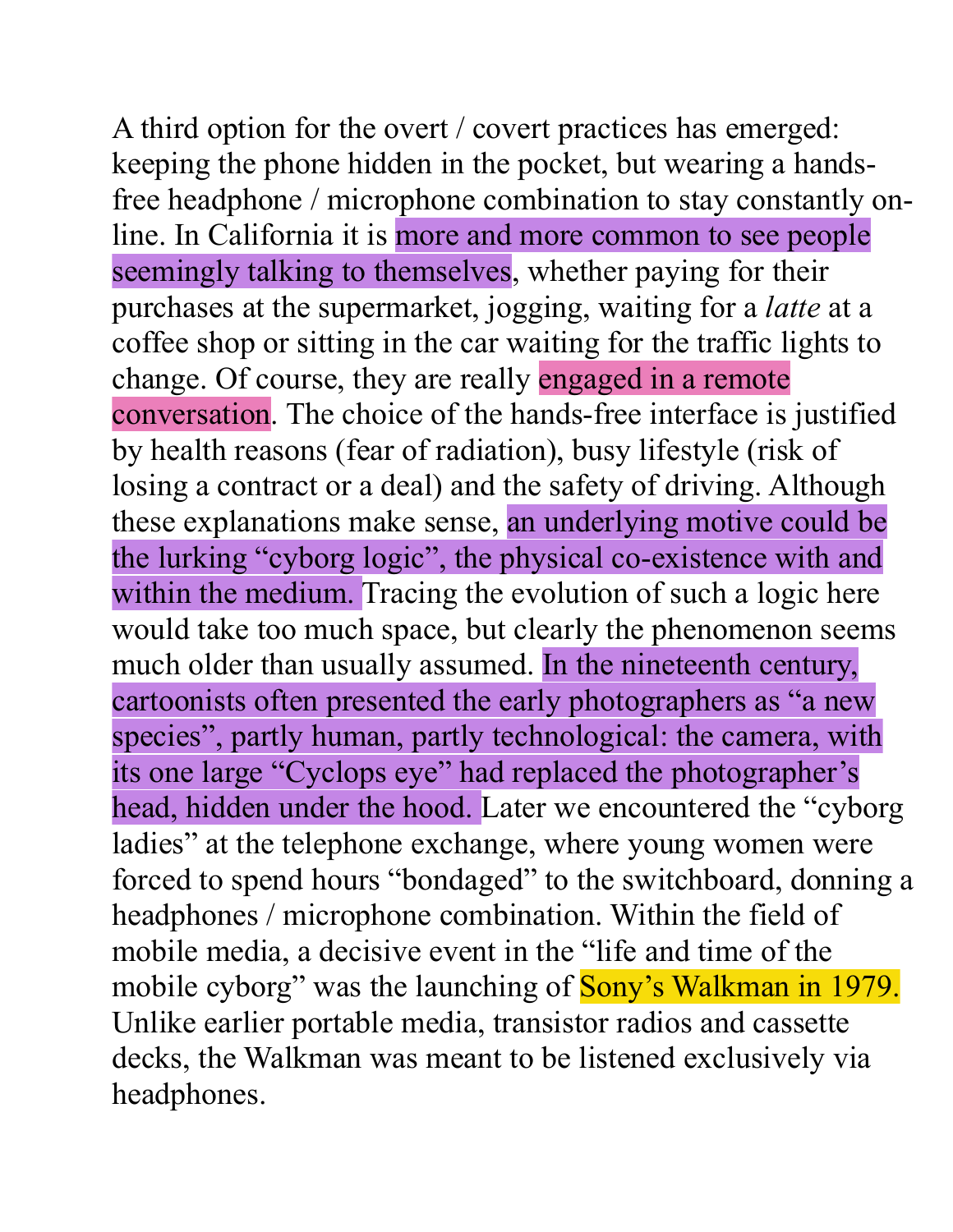Since Shuhei Hosokawa's pioneering "The Walkman Effect" article (1984), quite a lot has been written about the phenomenological and psychological effects of the Walkman. Some of the issues researchers have been pondering are the following: In which sense does the Walkman isolate the user from his/her immediate surroundings? How does the Walkman affect its user's behaviour / experience of the surrounding visual reality? How does the continuous presence of music turned into an exclusive auditive environment differ from a situation where the music emanates from a more distant external source, mixed with other sounds and noises (in a concert, for example)? Most researchers seem to agree that listening to a Walkman represented an experience that had few if any real precedents. Using headphones to listen to music was not something unprecedented; it had been common already in Edison's Phonograph Parlors in the late nineteenth century, and the early radio listeners also normally used headphones. The novelty was using them while roaming in public spaces. It would be hard to deny that the uses of the Walkman differed from the habit of carrying transistor radios or even ghetto-blasters in urban environments. Although perhaps experienced as disturbing by others, these devices still existed within the mutually shared continuum of sounds and noises. A ghetto-blaster may have challenged their supremacy, but even when used in a deliberately offensive manner it was only a "counter-social instrument". Walkman had a seclusive and privatizing character that early observers often found irritating. It was as if the user,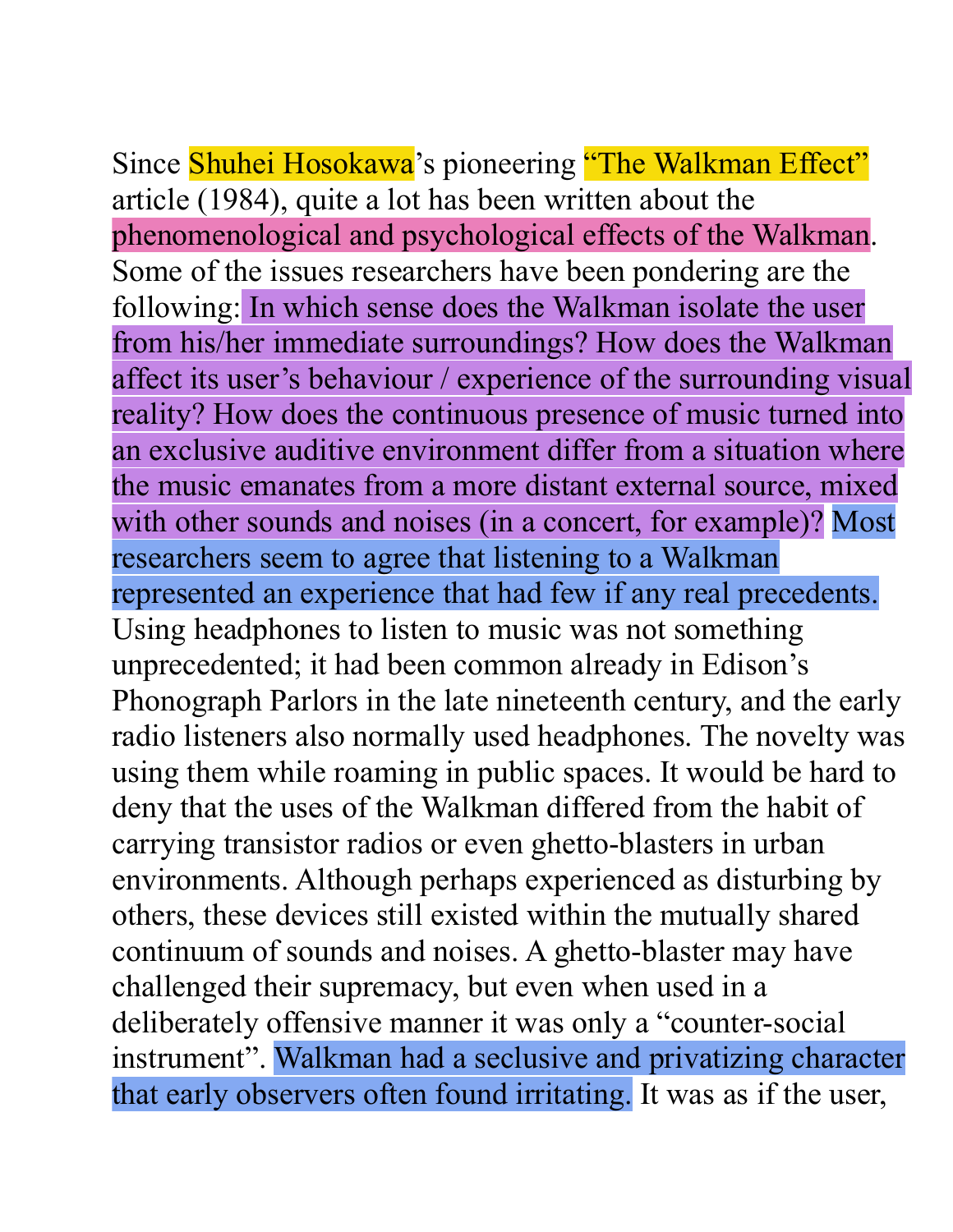while sharing the same space with others, was refusing to accept the "social contract", based on certain codes of availability and communicativeness.

Many of the issues raised about the Walkman are still valid when thinking about devices like Apple's phenomenally successful iPod, which, in spite of radical changes in technology and design, is essentially a "boosted" Walkman for the era of the Internet and downloadable MP3 files. Apple's add campaign uses black shadow figures against colorful backgrounds, each holding a white iPod with wires leading to his/her ears. All the figures are urban types, male and female, each of them engaged in a silent act of dancing. When Apple began the campaign it displayed single figures (on a billboard, for example), whereas its television commercials and series of wall posters now commonly feature whole series of them. Although forming a group when posted side by side and above and below each other on a fence or a wall, the figures on the posters have no communication between them. Each is spending pleasurable moments in one's own microworld, re-confirming the "Walkman effect". However, except for each figure's personalized sound worlds, this mode of being "together alone" is not very different from the way many observers describe the experience of techno raves, a formative experience for the iPod generation. Most likely this is not a coincidence, although the masses of co-existent bodies characteristic of raves are not likely to appear in most contexts in which iPods are used. As it is, the iPod is an interestingly "non-convergent" device.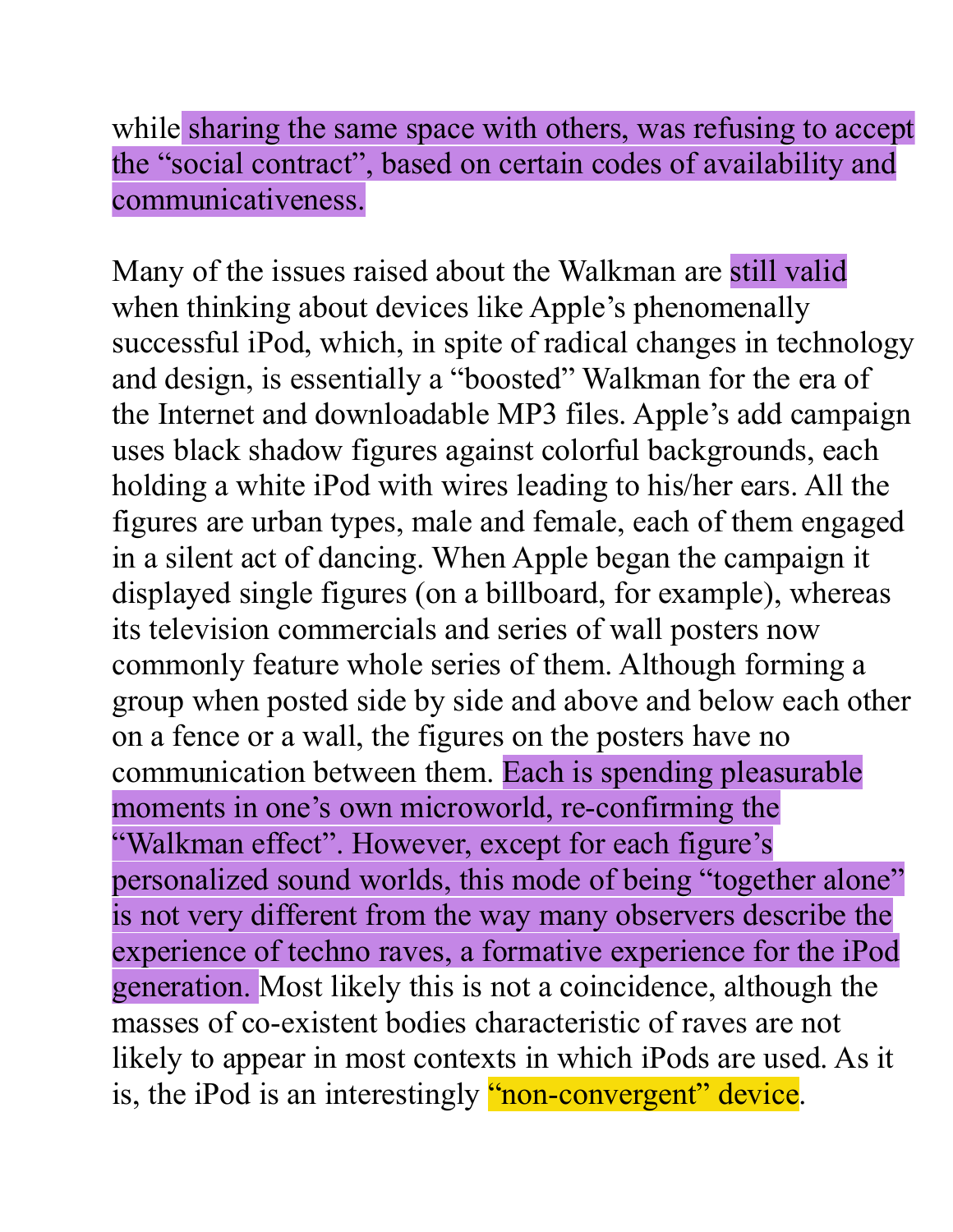Although it has other functions, its primary goal is to serve just as a personal music player, containing "10 000 songs in your pocket. Mac or PC". In this it differs from the super-convergent multimedia mobile phones and personal digital assistants trying to contain as many applications as possible in one package.

It would be important to figure out whether the experiences provided by "immersive" devices like the Walkman and the iPod differ from those made possible by "non-immersive" handheld game consoles, mobile phones and PDA's. Walking through a public space, the Walkman-user replaces the existing soundscape with another one and matches this with the changing visual surroundings. This produces a kind of real-time audiovisual montage, a situation recently used by media artists organizing "sound walks". Although the Walkman-user experiences a kind of "bi-location" (the sound and the visuals belong to different "realities" before being integrated by the user's mind), it seems to be quite different from the ones experienced by the users of the other devices. The Gameboy user interacts with a fictional world that may deeply absorb his/ her attention, in spite of being "non-immersive" (the reality surrounding the device and the screen isn't excluded, albeit perhaps by the player's mind). The multimedia mobile phone, even when used with a headset and a microphone, seems to allow a more radical and varied form of bi- or multi-location: the mind wanders between "here" and "there", present and remote, physical and virtual, active input and passive reception, as the user switches between applications and modes. While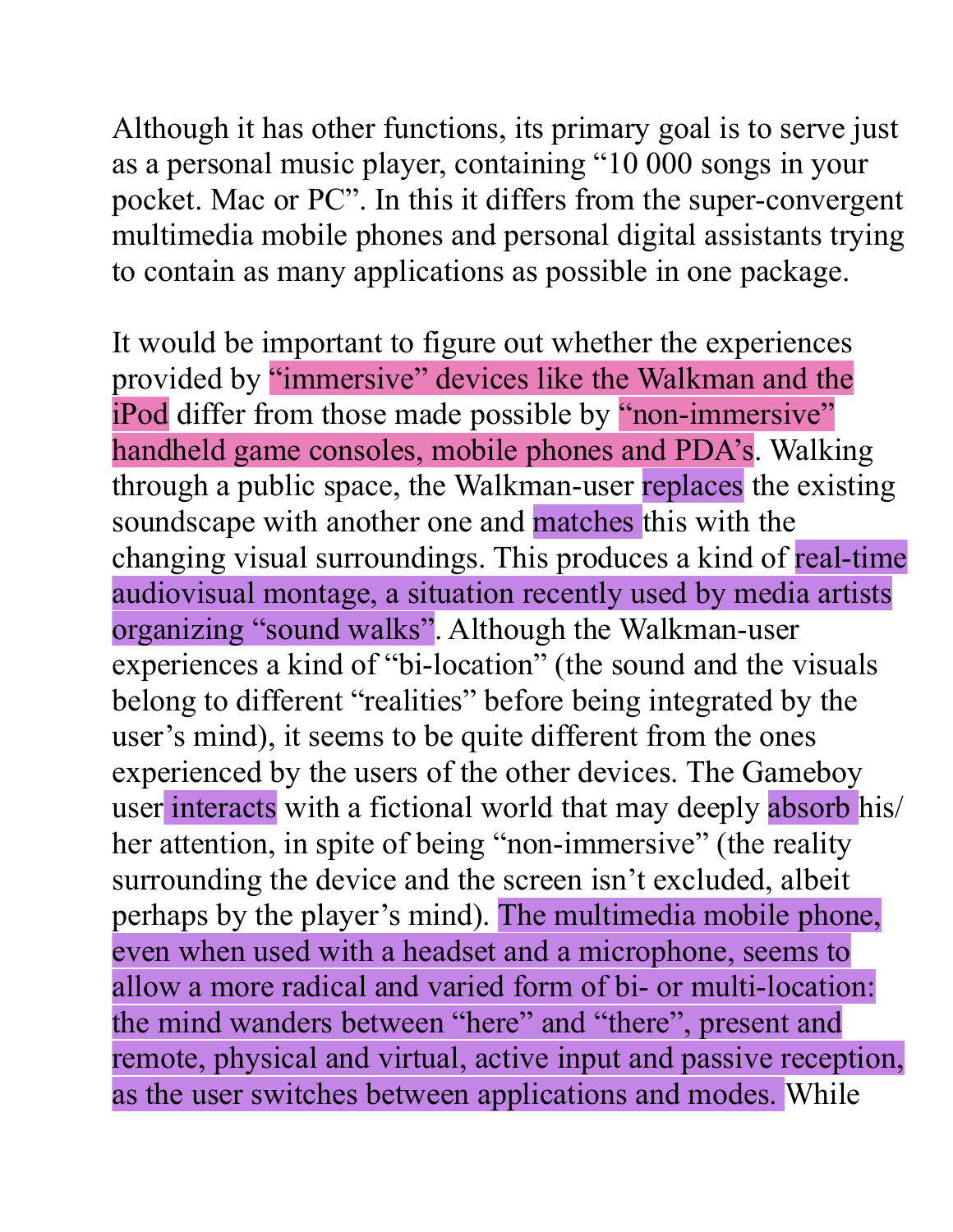doing all this s/he may be travelling in a car or walking down the street, which adds another layer of mobility and visuality to those emanating from the phone. How all these elements are coordinated into one integrated experience is not yet clear. What is clear is that the mobile phone, as well as devices like the PDA's, are giving rise to intricate forms of co-existence and possible symbioses berween humans and ever-present technological prostheses.

"Did mobile media really appear so unexpectedly?" This was one of the questions that provided the starting point for this media archaeological odyssey into the vicissitudes of mobile media. After all the places visited, after all the excavations conducted, the answer must remain inconclusive: it does not seem so. For sure, mobile media of the early twenty-first century have never before existed in such forms. They have never reached as many people as they reach today, nor have they ever had as much power. Many of the technological solutions they are based on would have been totally utopian just a few decades ago. However, the media alone neither determine their users' behaviors nor the cultural forms the technologies are moulded into. Much more is at stake. Media, including mobile media, get their meanings within cultural processes that are layered and complex. These meanings are unstable, constantly shifting and metamorphosing, as they migrate from one context to another. Frequently they seem to evaporate, only to re-appear in another place and time. Media archaeology helps us register the traces of such processes, although - let's make it clear - it is